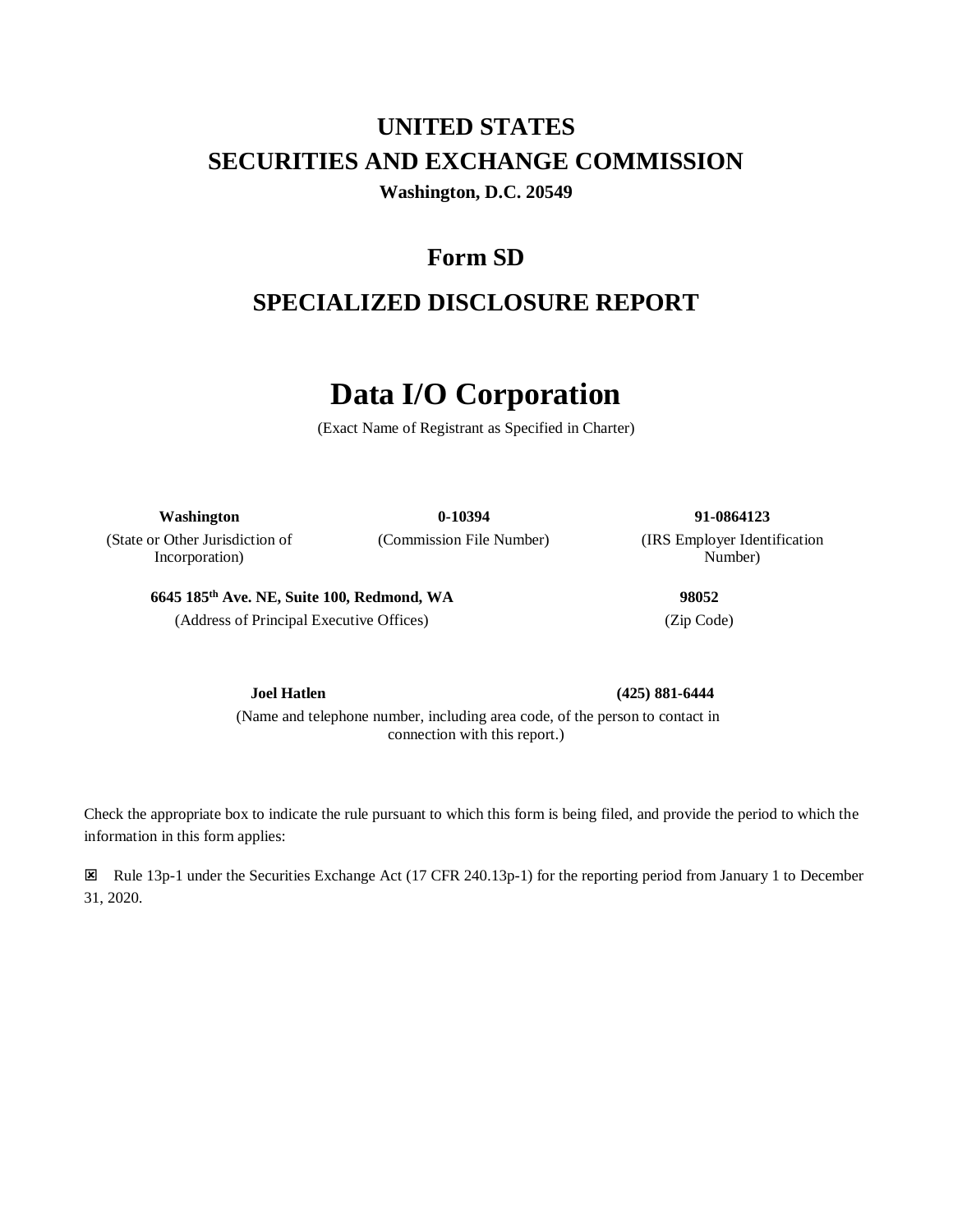# **Section 1 – Conflict Minerals Disclosure Item 1.01 Conflict Minerals Disclosure and Report, Exhibit**

Data I/O Corporation evaluated its current product lines and determined that certain products we manufacture or contract to manufacture contain one or more necessary conflict minerals consisting of: tin, tungsten, tantalum and/or gold (3TG). Our reasonable country of origin inquiry surveys of our suppliers determined that we are unable to determine the country of origin of the 3TG contained in our products, and as a result we have filed a Conflict Minerals Report.

# **Conflict Minerals Report**

A copy of Data I/O Corporation's Form SD including our Conflict Minerals Report is publicly available at: https://www.dataio.com/Portals/5/document%20library/investor%20relations/Financial%20Reports/2020/For m%20SD%20-%202020/Form%20SD%202020.pdf?ver=wk4SB58IEkXKdLXnkl6z-Q%3d%3d

# **Item 1.01 Exhibit**

A copy of Data I/O Corporation's Conflict Minerals Report is provided as Exhibit 1.01

**Section 2 – Exhibits Item 2.01 Exhibits** 

The following exhibit is filed as part of this report: Exhibit 1.01 — Conflict Minerals Report as required by Item 1.01 of this Form.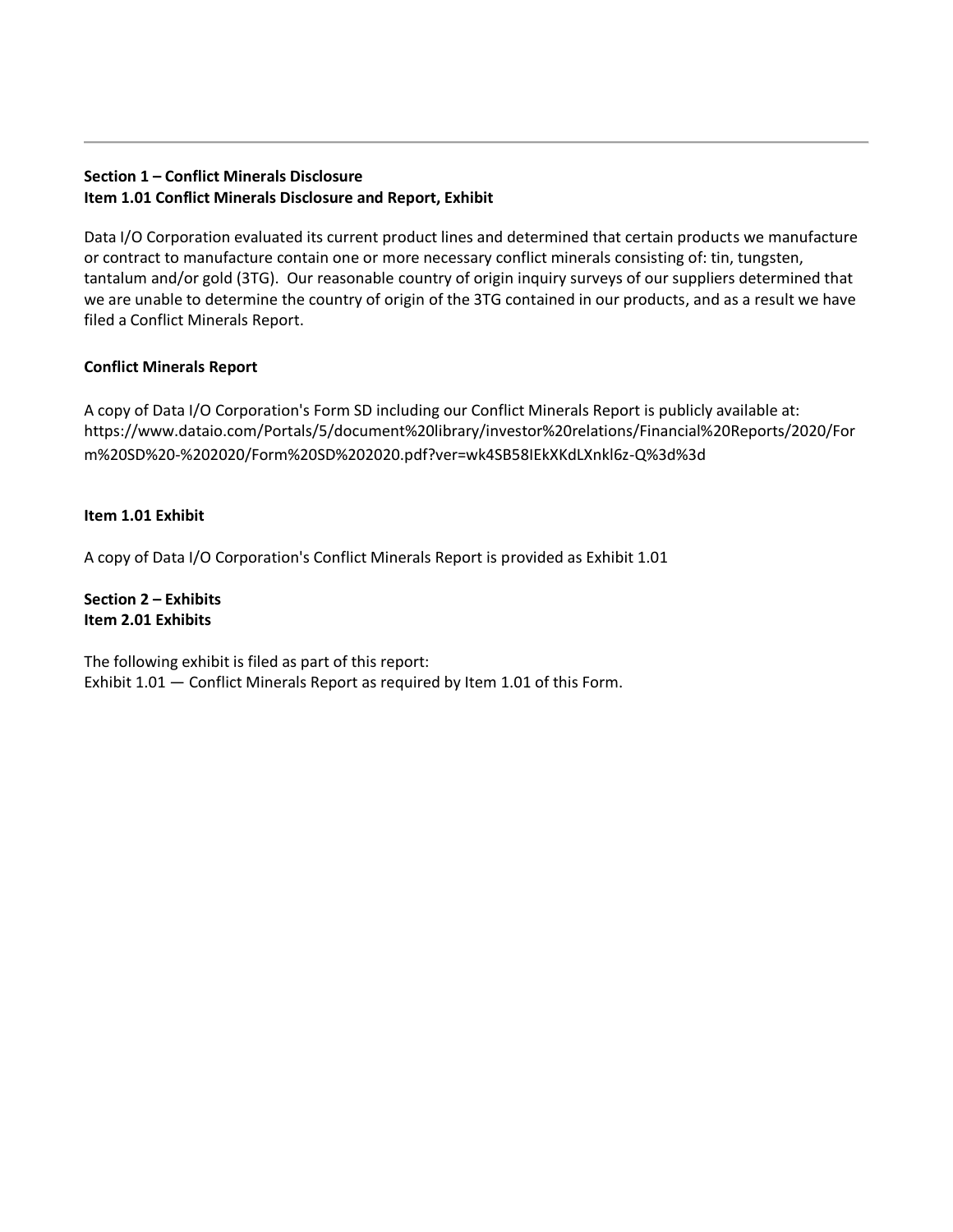### **SIGNATURES**

Pursuant to the requirements of the Securities Exchange Act of 1934, the registrant has duly caused this report to be signed on its behalf by the duly authorized undersigned.

Data I/O Corporation

(Registrant)

/s/ Joel S. Hatlen

By Joel S. Hatlen, Vice President & Chief Financial Officer

May 27, 2021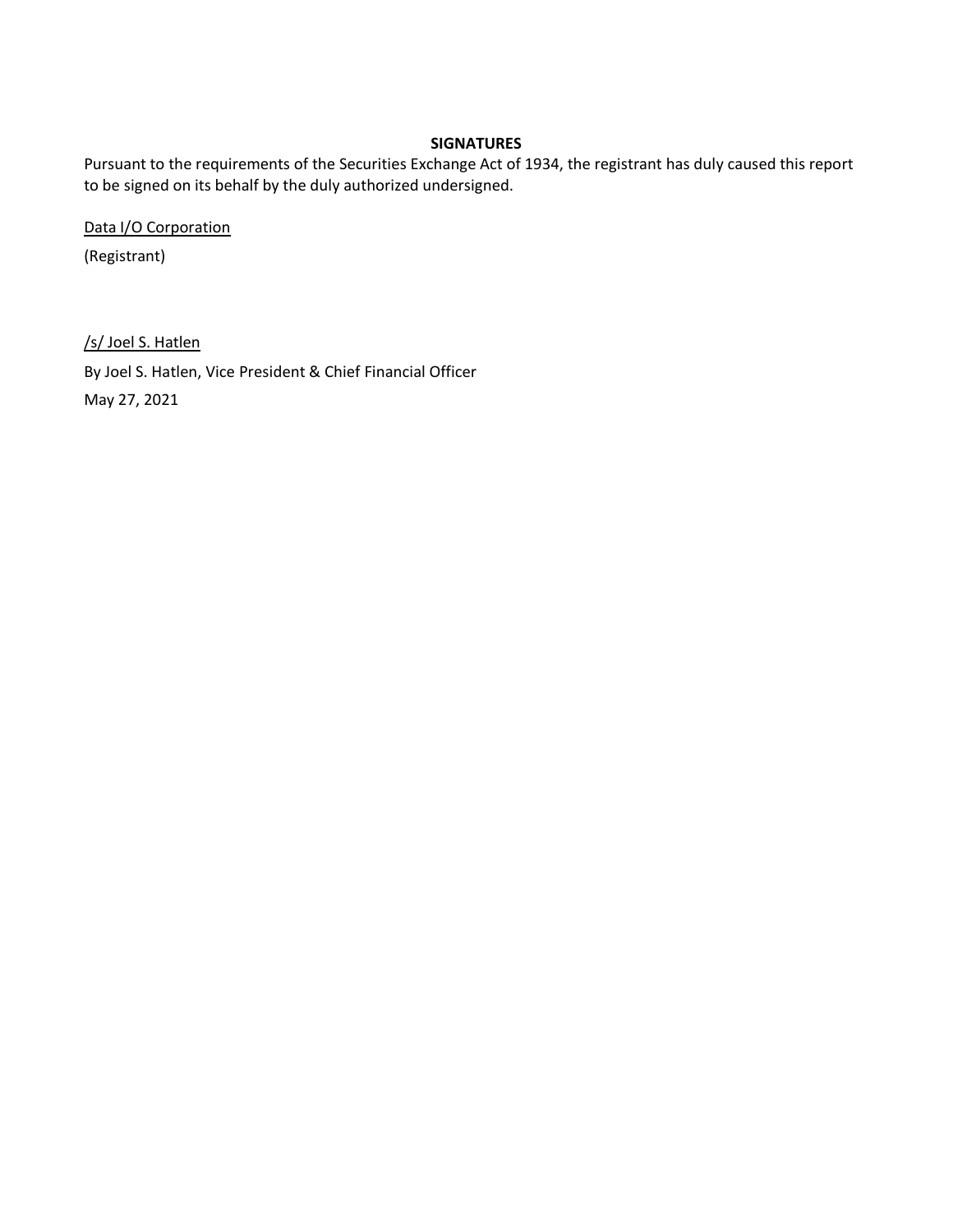#### **Exhibit 1.01**

# **Data I/O Corporation's Conflict Minerals Report in Accordance with Rule 13p-1 under the Securities Exchange Act of 1934**

This is the Conflict Minerals Report of Data I/O Corporation ("Data I/O," the "Company," "we," "us," or "our") and subsidiaries for calendar year 2020 in accordance with Rule 13p-1 ("Rule 13p-1") under the Securities Exchange Act of 1934 (the "1934 Act"). Please refer to Rule 13p-1, Form SD and the 1934 Act Release No. 34- 67716 for definitions to the terms used in this Report, unless otherwise defined herein.

# Company and Manufacturing Overview

Data I/O Corporation and its subsidiaries manufacture or contract to manufacture electronic equipment used primarily in our customer's production process for semiconductor programming and handling. We had approximately \$20.3 million in revenue in 2020, with 96 employees at the end of 2020. Our manufacturing takes place in Redmond, Washington, USA; Shanghai, China; and minor amounts in Gräfelfing, Germany. Our manufacturing primarily consists of final assembly of purchased parts and subassemblies. We contract for the manufacture of certain subassemblies, boards and adapters.

#### Assessment of Products

We assessed our products to determine if they contained necessary conflict minerals. We determined our software products did not contain conflict minerals. Our equipment products (SentriX, PSV7000, PSV5000, PSV3000, PSV2800, ProLine RoadRunner, RoadRunner3, FlashPAK III, LumenX programmers, FlashCORE programmers, and related options for media handling, vision, laser marking, and adapters) all include one or more necessary conflict minerals.

#### Process

An internal team sponsored by our Vice President - Chief Operating & Financial Officer and driven by our internal supply chain and administrative personnel from each of our USA, China and German offices works to gather the information to prepare our Conflict Mineral Report.

We reviewed our conflict mineral policy and the use of a due diligence framework. We developed a supplier contact and survey process and reviewed supply chain risk and mitigation. We maintain a documentation management information system and records retention to comply with the conflict mineral reporting requirements. Steps are described in more detail below.

# Conflict Minerals Policy

Data I/O is committed to working with our global supply chain to achieve greater transparency in our supply chain. Our goal is to source responsibly to manufacture products that do not contain Conflict Minerals that support armed conflict in any of the Covered Countries. As a result, we have established a conflict minerals compliance program that is designed to follow the framework established by the OECD (Organization for Economic Co-operation and Development) in all material respects. As part of that program, we expect that our suppliers conduct conflict minerals due diligence through their supply chains and report their results to us.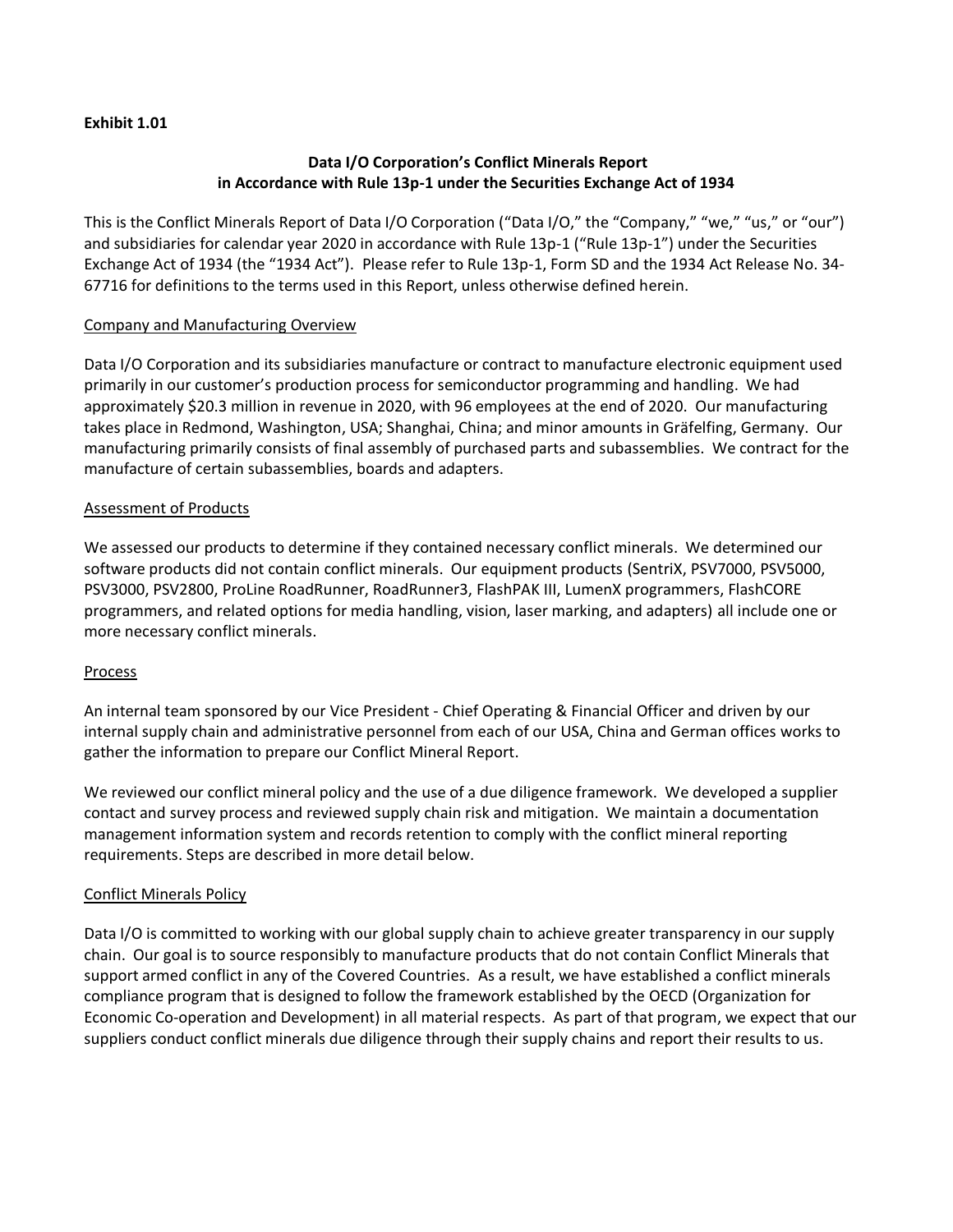# Due Diligence Framework

In conducting our due diligence, we implemented the OECD Due Diligence Guidance for Responsible Supply Chains of Minerals from Conflict-Affected and High-Risk Areas (OECD 2011) ("OECD Framework"), an internationally recognized due diligence frame work, including the related supplements on gold, tin, tantalum and tungsten.

As an electronics manufacturer, Data I/O's due diligence measures were based on the Electronic Industry Citizenship Coalition and Global e-Sustainability ("EICC/GeSI") initiative with the smelters and refiners of conflict minerals who provide those conflict minerals to our suppliers. As a company in the semiconductor programming equipment business, Data I/O is several levels removed from the smelter or actual mining of conflict minerals. Data I/O does not make direct purchases of raw ore or unrefined conflict minerals from smelters or metal traders, or purchases from the Covered Countries. We depend entirely on our multi-tiered supply chain to provide conflict mineral sourcing information.

# Data I/O's Due Diligence

- Assessed our products as to whether they contained conflict minerals and if so, that the conflict minerals were necessary to the function of the products. All of our equipment products contain one or more necessary conflict minerals.
- Contacted our suppliers and interviewed or surveyed them regarding their conflict mineral sourcing as well as reviewing their supply-chain for items including conflict minerals. This involved educating them on the annual SEC reporting requirements and our due diligence expectations.
- Reasonable country of origin inquiry and due diligence by conducting a supply-chain survey with direct suppliers of materials potentially containing conflict minerals using updated EICC/GeSI Conflict Minerals Reporting Template to identify the smelters and refiners. Our production supplier list had 16 that we determined had no conflict mineral metals. We requested surveys from a total of 134. We received completed surveys from 45; letters of inapplicability from 9; and no response from 64 despite follow-ups. This included follow up on identified discrepancies of reported smelter information and no responses to our survey request. We experienced lower levels of survey compliance and higher follow up difficulties, which we attributed in part to supply chain related impacts of COVID-19.
- Consolidating the survey information and comparing the smelters and refiners identified in the supplychain survey against the list of smelter facilities which have been identified as "conflict free" by programs such as the RMI's Responsible Minerals Assurance Process (RMAP) program for tantalum, tin, tungsten and gold. Significant variation in the names used by suppliers and missing data in certain surveys of smelter listings from our suppliers impacted our ability to have clarity on the identity of the actual smelter sourced by our supply chain in some instances.

Data I/O does not have a direct relationship with 3TG smelters and refiners, nor do we perform direct audits of these entities that provide our supply chain the 3TG. We rely upon the industry (for example, EICC and CFSI) and larger entities' efforts to influence smelters and refineries to get audited and certified through CFSI's CFS program.

Certain suppliers were able to identify specifically the smelters or refiners of Conflict Minerals that went into parts supplied to us. We typically were not able to receive tailored information relative to the parts we purchased but received generically all possible smelter information for our supplier's entire supply chain. These responses included the names of smelters or refiners listed in the table below. We reviewed the facilities as to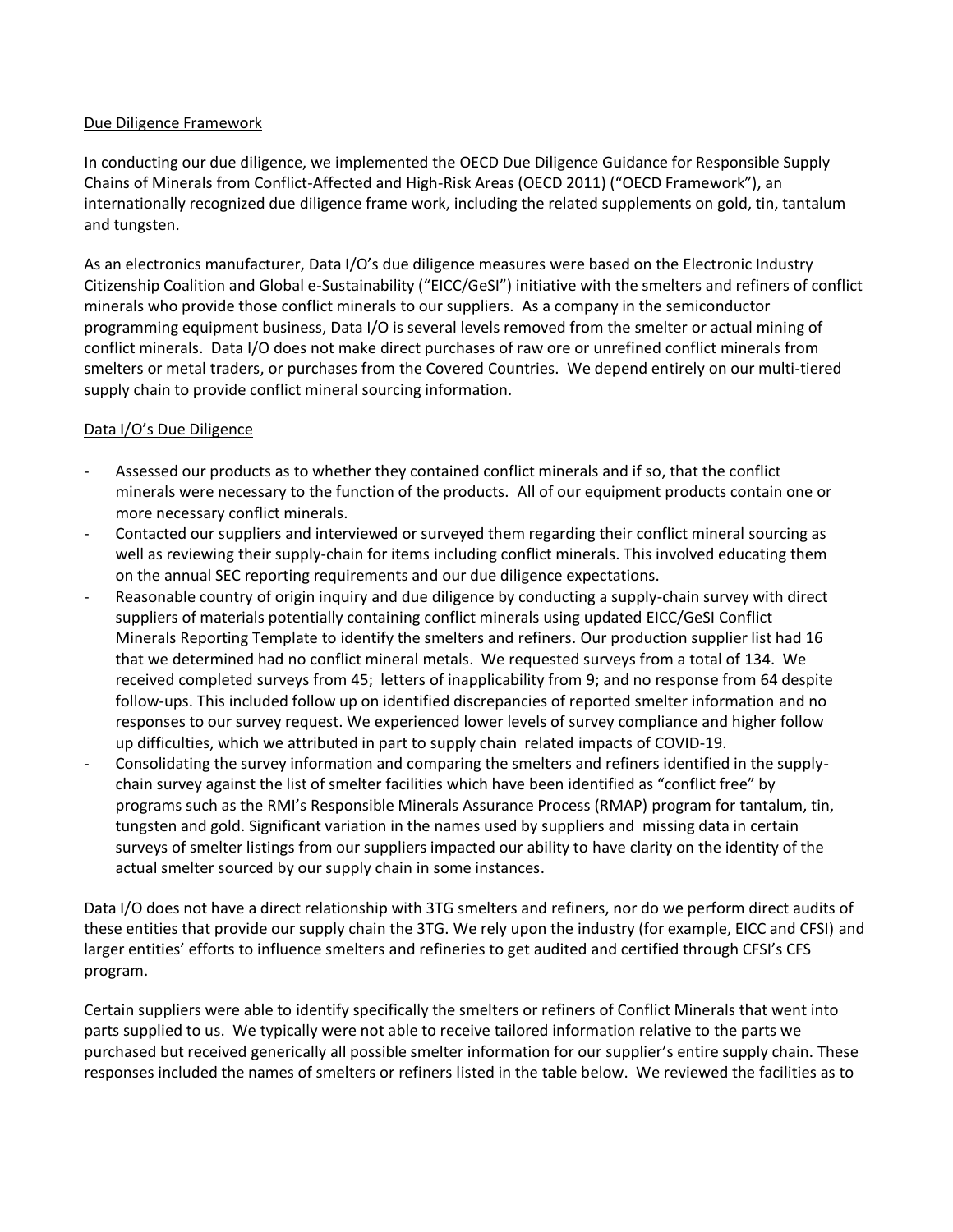being on the CFSI list of smelters and refiners. We were not able to verify that all of the smelters or refiners named were certified Conflict-Free by CSFI, sometimes due to differences in names used by smelters or refiners.

With the exception of the responding suppliers described above, we are therefore unable to identify any of the other smelters or refiners actually in our supply chain.

Our identified smelter, facility country and metal table is provided at the bottom of this report.

# Conflict Mineral Reporting Conclusion

After exercising the due diligence described above, the Company was unable to determine whether or not its products contain conflict minerals: (1) from recycled or scrap sources as defined in the Conflict Minerals Rule, (2) that did not originate in the Covered Countries, or (3) that did not directly or indirectly finance or benefit armed groups, as defined in the Conflict Minerals Rule, in the Covered Countries.

Our conclusion was due to a lack of information from our suppliers, regarding sourcing of parts and metals with conflict mineral content, required to conclude whether the necessary conflict minerals originated in the Covered Countries and, if so, whether the necessary conflict minerals were from recycle or scrap sources, were DRC conflict free or have not been found to be DRC conflict free.

#### Independent Audit

Pursuant to SEC guidance, this Conflict Mineral Report is not audited as none of the Company's products have been found to be "DRC conflict free".

# Current and Future Steps

We continue to encourage and follow up with existing and new suppliers on completing and expanding surveys and working with their supply chains to identify the sourcing of conflict minerals. For the purpose of the required Reasonable Country of Origin Inquiry (RCOI) and additional due diligence, we continued to receive supply chain responses through May 19, 2021. In future compliance periods, we intend to take additional steps to further improve the information gathered in our due diligence in order to further determine sourcing, and mitigate the risk that the necessary conflict minerals benefit armed groups in the covered countries. The current and future steps include:

- Increase the response rate and completeness of suppliers' smelters surveys, especially with the supplychain of suppliers to our suppliers. Continue to make the Conflict Minerals supplier survey part of initial qualification of new vendors.
- Perform further follow-up on survey response's information discrepancies, missing data, or refinement for our purchases. (Limited progress in getting refined smelter information or specific smelters related to Data I/O purchases information in 2020.)
- Encourage and negotiate with suppliers to responsibly source items containing conflict minerals and provide transparency with their supply-chain as to conflict mineral sourcing. (We continue to have weak negotiating leverage regarding obtaining smelter information from our from our suppliers, due to our size and volume of purchasing, and the volume of suppliers not individually subject to reporting to the SEC, resulted in limited transparency improvements in 2020.)

Starting the survey follow up and cut off process earlier to provide more reconciliation and investigation time as well as avoiding some of this year's problems related to inaccessibility to some supply chain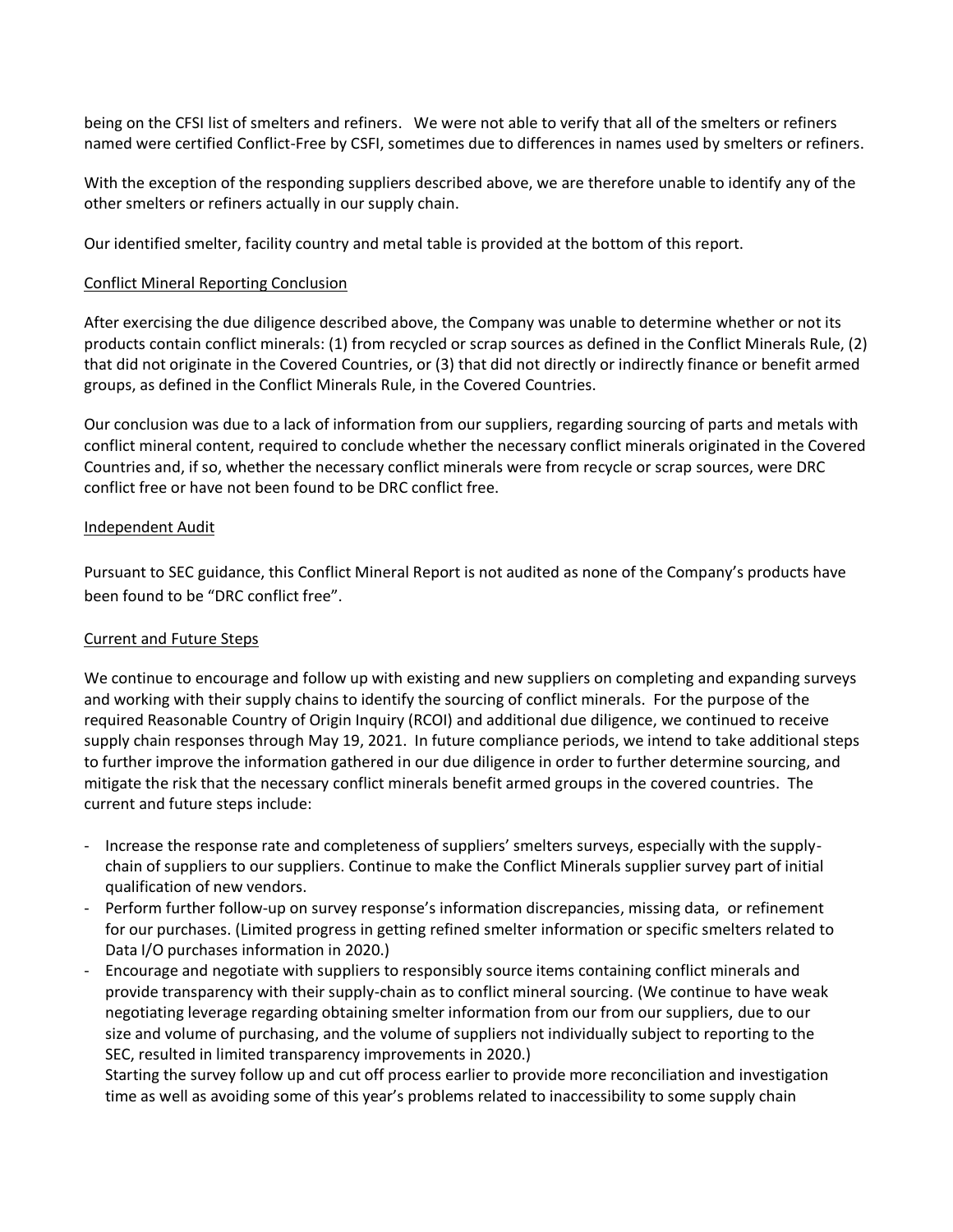members due to Covid-19 restrictions. Plant closures by suppliers as well as reduced purchasing volumes in 2020 reduced the survey cooperation of suppliers, which we believe should improve with business recovery. Performing additional screenings of, and with, suppliers to better determine the applicability of supplying of items containing conflict minerals as part of goods purchased from them during the year.

We expect the Company and our suppliers whose products contain conflict minerals to responsibly source and provide information as to the source of conflict minerals, as well as expecting their sub tier suppliers to do the same. We expect that conflict mineral RCOI processes and systems are designed consistent with the Organization for Economic Co-operation and Development Due Diligence Guidance for Responsible Supply Chains of Minerals from Conflict- Affected and High Risk-Areas. If we determine that any supplier is sourcing DRC conflict minerals that benefit armed groups, then we expect the supplier to commit to plan and take corrective action to move to a conflict free source. If suitable action is not taken, we expect to look to alternative sources for the product. Our goal is not to ban procurement of minerals from the DRC and adjoining countries, but to assure procurement from responsible sources in the region. If we determine that any of the components of our products contain minerals from a mine, smelter or facility that is "non-conflict free", we expect to work towards transitioning to products that are "conflict free". Our ability to do so is dependent on the criticality of the specific part and the availability of alternative suppliers.

#### Identified Smelter, Facility Country and Metal Table

| <b>Smelter Name</b>                             | Country                     | Metal |
|-------------------------------------------------|-----------------------------|-------|
|                                                 |                             |       |
| Abington Reldan Metals, LLC                     | UNITED STATES OF AMERICA    | Gold  |
| <b>Accurate Refining Group</b>                  | <b>UNITED STATES</b>        | Gold  |
| <b>Advanced Chemical Company</b>                | UNITED STATES OF AMERICA    | Gold  |
| African Gold Refinery                           | UGANDA                      | Gold  |
| AGR (Perth Mint Australia)                      | <b>AUSTRALIA</b>            | Gold  |
| Aida Chemical Industries Co., Ltd.              | <b>JAPAN</b>                | Gold  |
| <b>AKITA Seiren</b>                             | <b>JAPAN</b>                | Gold  |
| Aktyubinsk Copper Company TOO                   | KAZAKHSTAN                  | Gold  |
| Al Etihad Gold LLC                              | <b>UNITED ARAB EMIRATES</b> | Gold  |
| Al Ghaith Gold                                  | UNITED ARAB EMIRATES        | Gold  |
| <b>Alexy Metals</b>                             | <b>United States</b>        | Gold  |
| Allgemeine Gold-und Silberscheideanstalt A.G.   | <b>GERMANY</b>              | Gold  |
| Almalyk Mining and Metallurgical Complex (AMMC) | <b>UZBEKISTAN</b>           | Gold  |
| AngloGold Ashanti Corrego do Sitio Mineracao    | <b>BRAZIL</b>               | Gold  |
| Argor-Heraeus SA                                | SWITZERLAND                 | Gold  |
| <b>ARY Aurum Plus</b>                           | UNITED ARAB EMIRATES        | Gold  |
| Asahi Pretec Corp.                              | <b>JAPAN</b>                | Gold  |
| Asahi Refining Canada Limited                   | CANADA                      | Gold  |
| Asahi Refining USA Inc.                         | UNITED STATES OF AMERICA    | Gold  |
| Asaka Riken Co., Ltd.                           | <b>JAPAN</b>                | Gold  |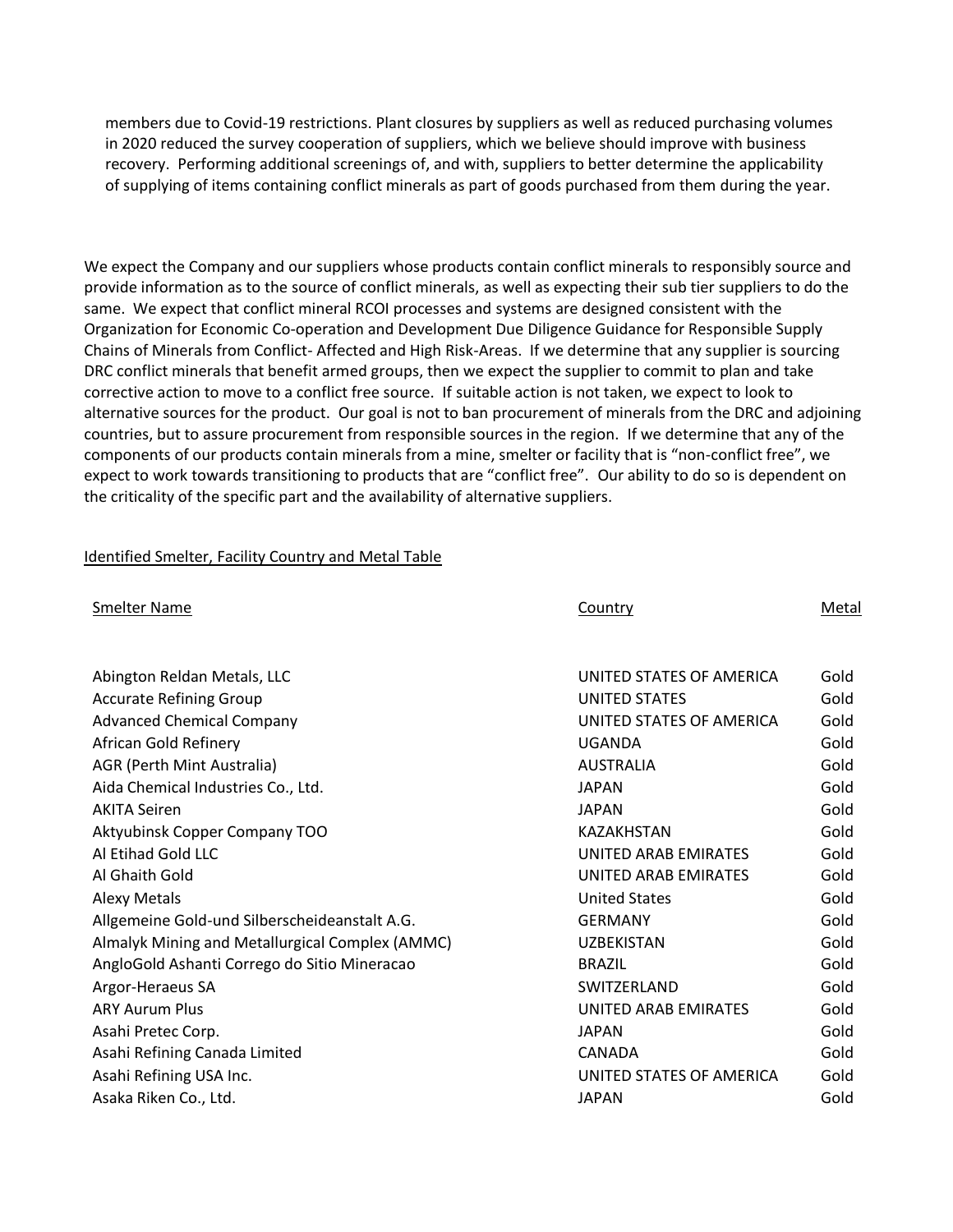| ATAkulche                                                     | <b>TURKEY</b>               | Gold |
|---------------------------------------------------------------|-----------------------------|------|
| AU Traders and Refiners                                       | <b>SOUTH AFRICA</b>         | Gold |
| Augmont Enterprises Private Limited                           | <b>INDIA</b>                | Gold |
| Aurubis AG                                                    | <b>GERMANY</b>              | Gold |
| <b>BALORE REFINERSGA</b>                                      | <b>INDIA</b>                | Gold |
| Bangko Sentral ng Pilipinas (Central Bank of the Philippines) | <b>PHILIPPINES</b>          | Gold |
| <b>Bauer Walser AG</b>                                        | <b>GERMANY</b>              | Gold |
| <b>Boliden AB</b>                                             | SWEDEN                      | Gold |
| C. Hafner GmbH + Co. KG                                       | <b>GERMANY</b>              | Gold |
| C.I Metales Procesados Industriales SAS                       | <b>COLOMBIA</b>             | Gold |
| Caridad                                                       | <b>MEXICO</b>               | Gold |
| <b>CCR</b>                                                    | CANADA                      | Gold |
| Cendres + M?taux SA                                           | SWITZERLAND                 | Gold |
| CGR Metalloys Pvt Ltd.                                        | <b>INDIA</b>                | Gold |
| Chimet S.p.A.                                                 | <b>ITALY</b>                | Gold |
| Chugai Mining                                                 | <b>JAPAN</b>                | Gold |
| Daejin Indus Co., Ltd.                                        | KOREA (REPUBLIC OF)         | Gold |
| Daye Non-Ferrous Metals Mining Ltd.                           | <b>CHINA</b>                | Gold |
| <b>DEGUSSA</b>                                                | <b>GERMANY</b>              | Gold |
| Dijllah Gold Refinery FZC                                     | <b>UNITED ARAB EMIRATES</b> | Gold |
| Do Sung Corporation                                           | KOREA, REPUBLIC OF          | Gold |
| Doduco                                                        | <b>GERMANY</b>              | Gold |
| DS PRETECH Co., Ltd.                                          | KOREA, REPUBLIC OF          | Gold |
| Eco-System Recycling Co., Ltd. East Plant                     | <b>JAPAN</b>                | Gold |
| Eco-System Recycling Co., Ltd. North Plant                    | <b>JAPAN</b>                | Gold |
| Eco-System Recycling Co., Ltd. West Plant                     | <b>JAPAN</b>                | Gold |
| Ekaterinburg                                                  | <b>RUSSIAN FEDERATION</b>   | Gold |
| <b>Elemetal Refining, LLC</b>                                 | UNITED STATES OF AMERICA    | Gold |
| Emerald Jewel Industry India Limited (Unit 1)                 | India                       | Gold |
| Emerald Jewel Industry India Limited (Unit 2)                 | India                       | Gold |
| Emerald Jewel Industry India Limited (Unit 3)                 | India                       | Gold |
| Emerald Jewel Industry India Limited (Unit 4)                 | India                       | Gold |
| <b>Emirates Gold DMCC</b>                                     | UNITED ARAB EMIRATES        | Gold |
| Faggi Enrico S.p.A.                                           | <b>ITALY</b>                | Gold |
| Fidelity Printers and Refiners Ltd.                           | ZIMBABWE                    | Gold |
| <b>FSE Novosibirsk Refinery</b>                               | <b>RUSSIAN FEDERATION</b>   | Gold |
| Fujairah Gold FZC                                             | UNITED ARAB EMIRATES        | Gold |
| Fujian Zijin mining stock company gold smelter                | <b>CHINA</b>                | Gold |
| GCC Gujrat Gold Centre Pvt. Ltd.                              | <b>INDIA</b>                | Gold |
| <b>Geib Refining Corporation</b>                              | UNITED STATES OF AMERICA    | Gold |
| <b>Gold Coast Refinery</b>                                    | <b>GHANA</b>                | Gold |
| Gold Refinery of Zijin Mining Group Co., Ltd.                 | <b>CHINA</b>                | Gold |
| Great Wall Precious Metals Co,. LTD.                          | <b>CHINA</b>                | Gold |
| Guangdong Gaoyao Co                                           | <b>CHINA</b>                | Gold |
| Guangdong Hua Jian Trade Co., Ltd.                            | <b>CHINA</b>                | Gold |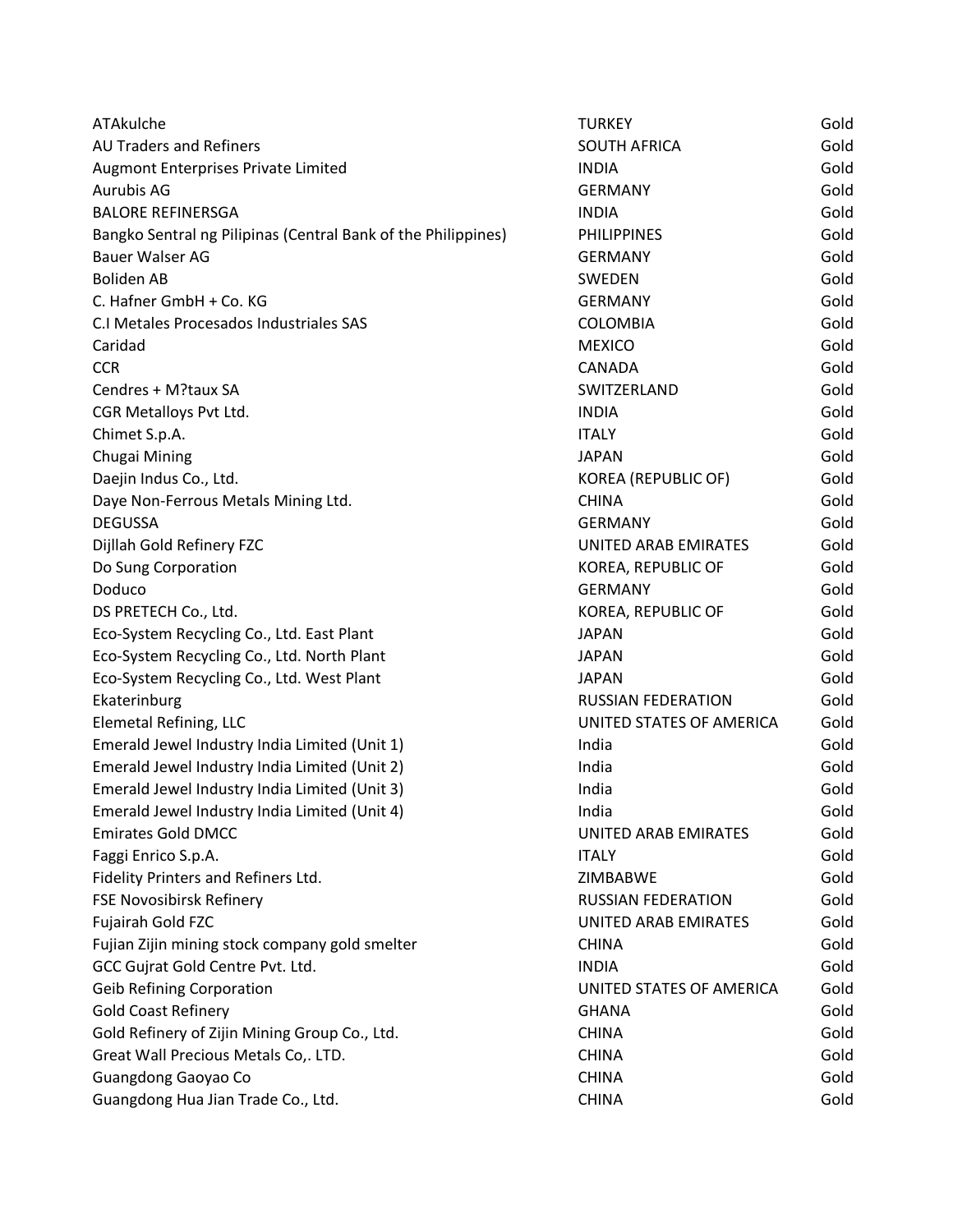| GUANGDONG JINXIAN GAOXIN CAI LIAO GONG SI                       | <b>CHINA</b>              | Gold |
|-----------------------------------------------------------------|---------------------------|------|
| Guoda Safina High-Tech Environmental Refinery Co., Ltd.         | <b>CHINA</b>              | Gold |
| Hang Seng Technology                                            | <b>CHINA</b>              | Gold |
| Hangzhou Fuchunjiang Smelting Co., Ltd.                         | <b>CHINA</b>              | Gold |
| HeeSung Metal Ltd.                                              | KOREA, REPUBLIC OF        | Gold |
| Heimerle + Meule GmbH                                           | <b>GERMANY</b>            | Gold |
| Henan Yuguang Gold & Lead Co., Ltd.                             | <b>CHINA</b>              | Gold |
| Heraeus Germany GmbH Co. KG                                     | <b>GERMANY</b>            | Gold |
| Heraeus Ltd. Hong Kong                                          | <b>CHINA</b>              | Gold |
| Hetai Gold Mineral Guangdong Co., Ltd.                          | <b>CHINA</b>              | Gold |
| Hop Hing electroplating factory Zhejiang                        | <b>CHINA</b>              | Gold |
| Hunan Chenzhou Mining Co., Ltd.                                 | <b>CHINA</b>              | Gold |
| Hunan Guiyang yinxing Nonferrous Smelting Co., Ltd.             | <b>CHINA</b>              | Gold |
| Hung Cheong Metal Manufacturing Limited                         | <b>CHINA</b>              | Gold |
| HwaSeong CJ CO., LTD.                                           | KOREA, REPUBLIC OF        | Gold |
| Industrial Refining Company                                     | <b>BELGIUM</b>            | Gold |
| Inner Mongolia Qiankun Gold and Silver Refinery Share Co., Ltd. | <b>CHINA</b>              | Gold |
| <b>International Precious Metal Refiners</b>                    | UNITED ARAB EMIRATES      | Gold |
| Ishifuku Metal Industry Co., Ltd.                               | <b>JAPAN</b>              | Gold |
| <b>Istanbul Gold Refinery</b>                                   | <b>TURKEY</b>             | Gold |
| Italpreziosi                                                    | <b>ITALY</b>              | Gold |
| <b>JALAN &amp; Company</b>                                      | <b>INDIA</b>              | Gold |
| Japan Mint                                                      | <b>JAPAN</b>              | Gold |
| <b>JCC</b>                                                      | <b>CHINA</b>              | Gold |
| Jin Jinyin Refining Co., Ltd.                                   | <b>CHINA</b>              | Gold |
| Jinli Enterprice Co., Ltd                                       | TAIWAN, PROVINCE OF CHINA | Gold |
| Jinlong Copper Co., Ltd.                                        | <b>CHINA</b>              | Gold |
| <b>JSC Uralelectromed</b>                                       | <b>RUSSIAN FEDERATION</b> | Gold |
| JX Nippon Mining & Metals Co., Ltd.                             | <b>JAPAN</b>              | Gold |
| K.A. Rasmussen                                                  | Norway                    | Gold |
| Kaloti Precious Metals                                          | UNITED ARAB EMIRATES      | Gold |
| Kazakhmys Smelting LLC                                          | KAZAKHSTAN                | Gold |
| Kazzinc                                                         | KAZAKHSTAN                | Gold |
| Kennecott Utah Copper LLC                                       | UNITED STATES OF AMERICA  | Gold |
| KGHM Polska Miedz S.A.                                          | <b>POLAND</b>             | Gold |
| Kojima Chemicals Co., Ltd.                                      | <b>JAPAN</b>              | Gold |
| Korea Metal Co., Ltd.                                           | KOREA, REPUBLIC OF        | Gold |
| Korea Zinc Co., Ltd.                                            | KOREA, REPUBLIC OF        | Gold |
| Kosak Seiren                                                    | <b>JAPAN</b>              | Gold |
| Kundan Care Products Ltd.                                       | <b>INDIA</b>              | Gold |
| Kyrgyzaltyn JSC                                                 | KYRGYZSTAN                | Gold |
| Kyshtym Copper-Electrolytic Plant ZAO                           | <b>RUSSIAN FEDERATION</b> | Gold |
| L'azurde Company For Jewelry                                    | <b>SAUDI ARABIA</b>       | Gold |
| LinBao Gold Mining                                              | <b>CHINA</b>              | Gold |
| Lingbao Jinyuan Tonghui Refinery Co., Ltd.                      | <b>CHINA</b>              | Gold |
|                                                                 |                           |      |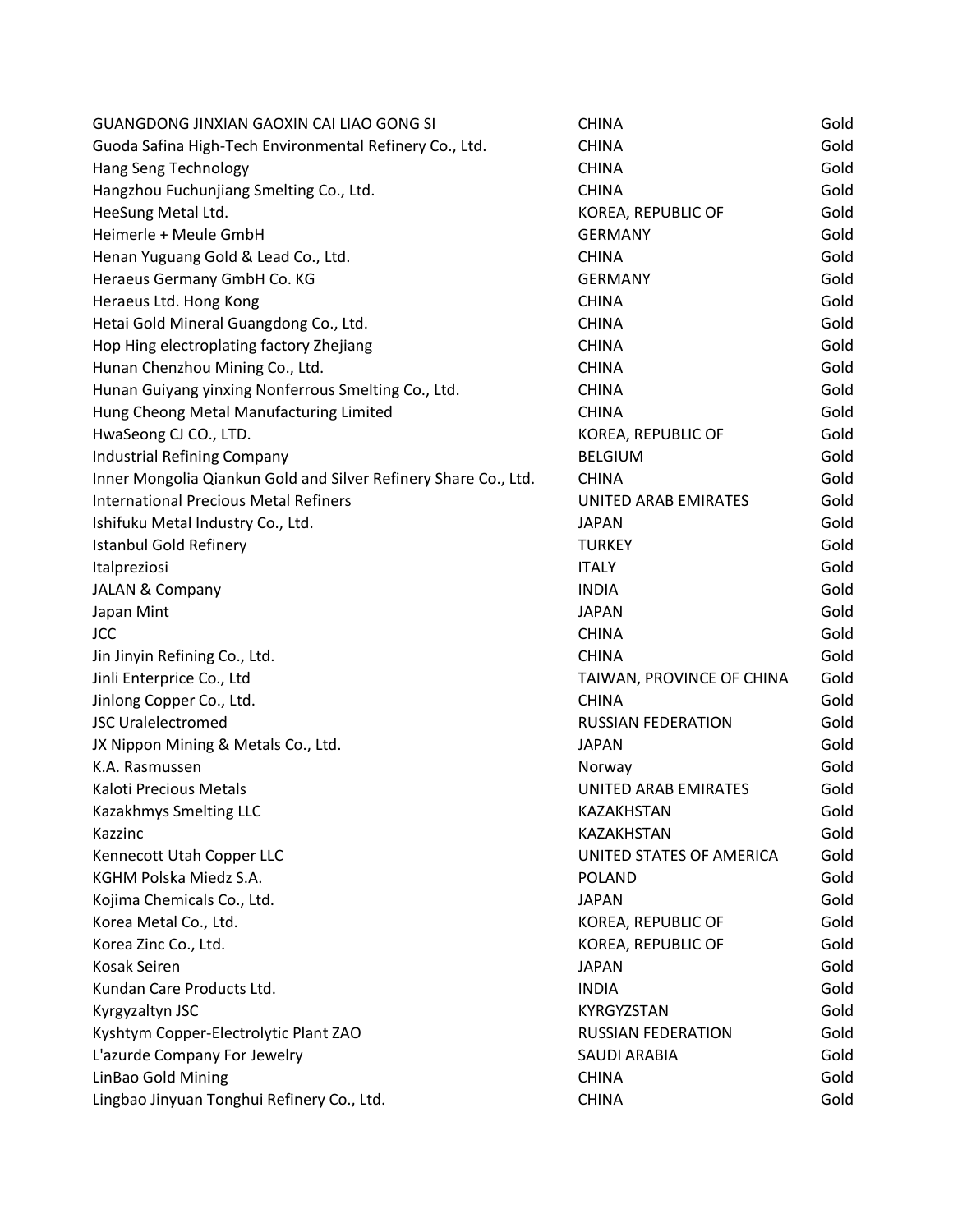| L'Orfebre S.A.                                                | ANDORRA                   | Gold |
|---------------------------------------------------------------|---------------------------|------|
| LS-NIKKO Copper Inc.                                          | KOREA, REPUBLIC OF        | Gold |
| Luoyang Zijin Yinhui Gold Refinery Co., Ltd.                  | <b>CHINA</b>              | Gold |
| <b>Marsam Metals</b>                                          | <b>BRAZIL</b>             | Gold |
| Materion                                                      | UNITED STATES OF AMERICA  | Gold |
| Matsuda Sangyo Co., Ltd.                                      | <b>JAPAN</b>              | Gold |
| <b>MD Overseas</b>                                            | India                     | Gold |
| Metal Concentrators SA (Pty) Ltd.                             | South Africa              | Gold |
| Metallix Refining Inc.                                        | <b>United States</b>      | Gold |
| <b>Metalor Switzerland</b>                                    | SWITZERLAND               | Gold |
| Metalor Technologies (Hong Kong) Ltd.                         | <b>CHINA</b>              | Gold |
| Metalor Technologies (Singapore) Pte., Ltd.                   | <b>SINGAPORE</b>          | Gold |
| Metalor Technologies (Suzhou) Ltd.                            | <b>CHINA</b>              | Gold |
| Metalor USA Refining Corporation                              | UNITED STATES OF AMERICA  | Gold |
| Metalurgica Met-Mex Penoles S.A. De C.V.                      | <b>MEXICO</b>             | Gold |
| Mitsubishi Materials Corporation                              | <b>JAPAN</b>              | Gold |
| Mitsui Kinzoku Co., Ltd.                                      | <b>JAPAN</b>              | Gold |
| MMTC-PAMP India Pvt., Ltd.                                    | <b>INDIA</b>              | Gold |
| Modeltech Sdn Bhd                                             | <b>MALAYSIA</b>           | Gold |
| Morris and Watson                                             | <b>NEW ZEALAND</b>        | Gold |
| Morris and Watson Gold Coast                                  | <b>AUSTRALIA</b>          | Gold |
| Moscow Special Alloys Processing Plant                        | <b>RUSSIAN FEDERATION</b> | Gold |
| Nadir Metal Rafineri San. Ve Tic. A.S.                        | <b>TURKEY</b>             | Gold |
| Navoi Mining and Metallurgical Combinat                       | <b>UZBEKISTAN</b>         | Gold |
| NH Recytech Company                                           | KOREA, REPUBLIC OF        | Gold |
| Nihon Material Co., Ltd.                                      | <b>JAPAN</b>              | Gold |
| Nihon Superior Co., Ltd.                                      | <b>JAPAN</b>              | Gold |
| Nohon Material Corporation                                    | <b>JAPAN</b>              | Gold |
| <b>Nyrstar Metals</b>                                         | UNITED STATES OF AMERICA  | Gold |
| Ogussa Osterreichische Gold- und Silber-Scheideanstalt GmbH   | <b>AUSTRIA</b>            | Gold |
| Ohura Precious Metal Industry Co., Ltd.                       | <b>JAPAN</b>              | Gold |
| OJSC "The Gulidov Krasnoyarsk Non-Ferrous Metals Plant" (OJSC |                           |      |
| Krastsvetmet)                                                 | <b>RUSSIAN FEDERATION</b> | Gold |
| <b>OJSC Kolyma Refinery</b>                                   | <b>RUSSIAN FEDERATION</b> | Gold |
| PAMP S.A.                                                     | SWITZERLAND               | Gold |
| Pease & Curren                                                | UNITED STATES OF AMERICA  | Gold |
| Penglai Penggang Gold Industry Co., Ltd.                      | <b>CHINA</b>              | Gold |
| Planta Recuperadora de Metales SpA                            | <b>CHILE</b>              | Gold |
| Precious Metals Sales Corp.                                   | UNITED STATES OF AMERICA  | Gold |
| Prioksky Plant of Non-Ferrous Metals                          | <b>RUSSIAN FEDERATION</b> | Gold |
| PT Aneka Tambang (Persero) Tbk                                | <b>INDONESIA</b>          | Gold |
| PX Precinox S.A.                                              | SWITZERLAND               | Gold |
| QG Refining, LLC                                              | UNITED STATES OF AMERICA  | Gold |
| Rand Refinery (Pty) Ltd.                                      | <b>SOUTH AFRICA</b>       | Gold |
| Realized the Enterprise Co., Ltd.                             | <b>CHINA</b>              | Gold |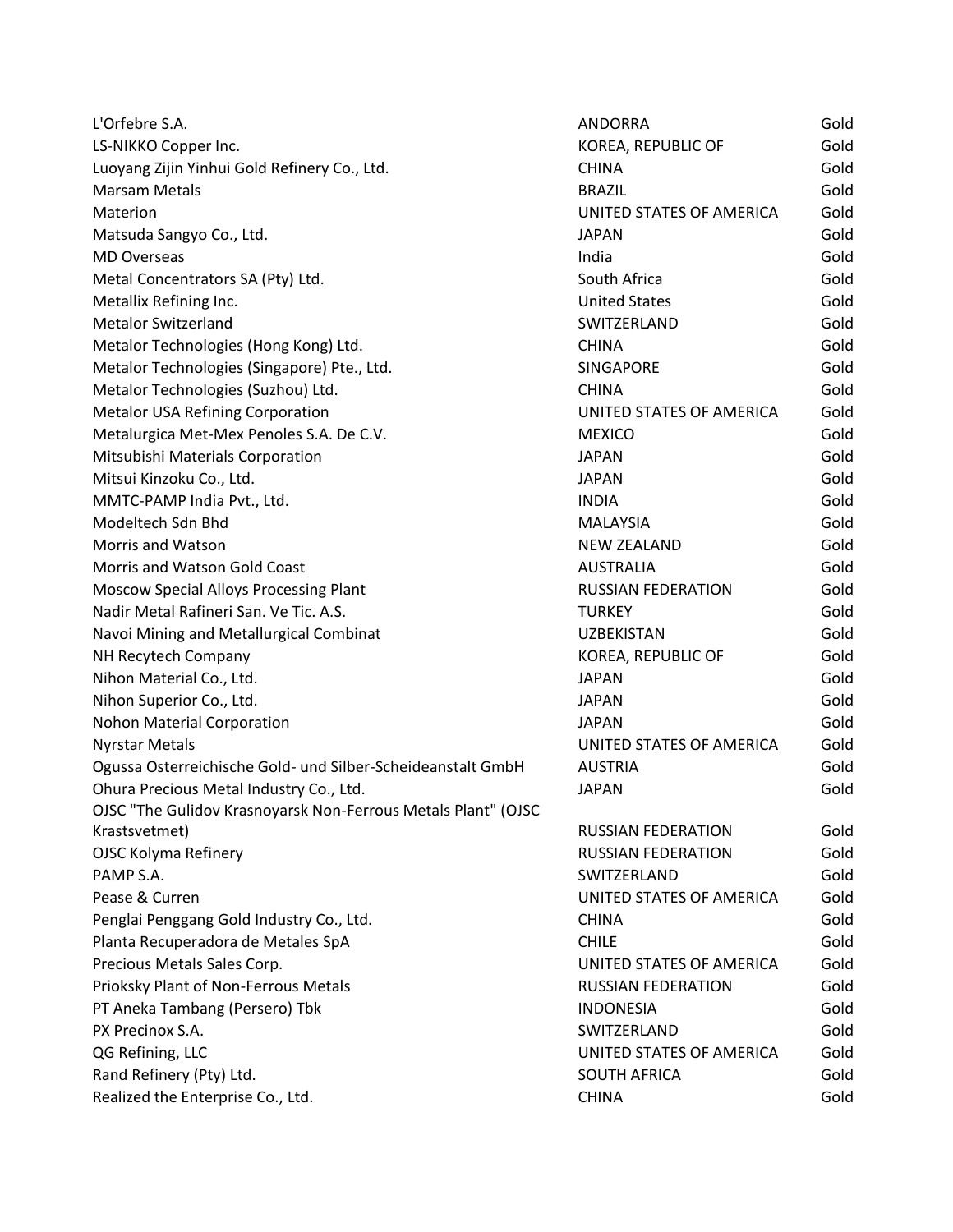| Refinery of Seemine Gold Co., Ltd.                        | <b>CHINA</b>              | Gold |
|-----------------------------------------------------------|---------------------------|------|
| Remondis Argentia B.V.                                    | NETHERLANDS               | Gold |
| <b>Republic Metals Corporation</b>                        | UNITED STATES OF AMERICA  | Gold |
| Rio Tinto Group                                           | <b>AUSTRALIA</b>          | Gold |
| Royal Canadian Mint                                       | <b>CANADA</b>             | Gold |
| SAAMP                                                     | <b>FRANCE</b>             | Gold |
| Sabin Metal Corp.                                         | UNITED STATES OF AMERICA  | Gold |
| Safimet S.p.A                                             | <b>ITALY</b>              | Gold |
| SAFINA A.S.                                               | <b>CZECHIA</b>            | Gold |
| Sai Refinery                                              | <b>INDIA</b>              | Gold |
| Samdok Metal                                              | KOREA, REPUBLIC OF        | Gold |
| Samwon Metals Corp.                                       | KOREA, REPUBLIC OF        | Gold |
| Sancus ZFS (L'Orfebre, SA)                                | <b>COLUMBIA</b>           | Gold |
| SAXONIA Edelmetalle GmbH                                  | <b>GERMANY</b>            | Gold |
| Schone Edelmetaal B.V.                                    | <b>NETHERLANDS</b>        | Gold |
| Sellem Industries Ltd.                                    | <b>MAURITANIA</b>         | Gold |
| SEMPSA Joyeria Plateria S.A.                              | <b>SPAIN</b>              | Gold |
| Shan Dong Huangjin                                        | <b>CHINA</b>              | Gold |
| Shan Tou Shi Yong Yuan Jin Shu Zai Sheng Co., Ltd.        | <b>CHINA</b>              | Gold |
| Shandon Jin Jinyin Refining Limited                       | <b>CHINA</b>              | Gold |
| Shandong Hengbang Smelter Co., Ltd.                       | <b>CHINA</b>              | Gold |
| Shandong Humon Smelting Co., Ltd.                         | <b>CHINA</b>              | Gold |
| Shandong penglai gold smelter                             | <b>CHINA</b>              | Gold |
| Shandong Tarzan Bio-Gold Industry Co., Ltd.               | <b>CHINA</b>              | Gold |
| Shandong Yanggu Xiangguang Co., Ltd.                      | <b>CHINA</b>              | Gold |
| Shandong Zhaojin Gold & Silver Refinery Co., Ltd.         | <b>CHINA</b>              | Gold |
| Shenzhen Heng Zhong Industry Co., Ltd.                    | <b>CHINA</b>              | Gold |
| Shenzhen Zhonghenglong Real Industry Co., Ltd.            | <b>CHINA</b>              | Gold |
| Shirpur Gold Refinery Ltd.                                | <b>INDIA</b>              | Gold |
| Sichuan Tianze Precious Metals Co., Ltd.                  | <b>CHINA</b>              | Gold |
| Singway Technology Co., Ltd.                              | TAIWAN, PROVINCE OF CHINA | Gold |
| Sino-Platinum Metals Co., Ltd.                            | <b>CHINA</b>              | Gold |
| SOE Shyolkovsky Factory of Secondary Precious Metals      | <b>RUSSIAN FEDERATION</b> | Gold |
| Solar Applied Materials Technology Corp.                  | TAIWAN, PROVINCE OF CHINA | Gold |
| Sovereign Metals                                          | <b>INDIA</b>              | Gold |
| State Research Institute Center for Physical Sciences and |                           |      |
| Technology                                                | LITHUANIA                 | Gold |
| Sudan Gold Refinery                                       | <b>SUDAN</b>              | Gold |
| Sumitomo Metal Mining Co., Ltd.                           | <b>JAPAN</b>              | Gold |
| SungEel HiMetal Co., Ltd.                                 | KOREA, REPUBLIC OF        | Gold |
| Suntain Co., Ltd.                                         | TAIWAN, PROVINCE OF CHINA | Gold |
| Super Dragon Technology Co., Ltd.                         | <b>CHINA</b>              | Gold |
| SuZhou ShenChuang recycling Ltd.                          | <b>CHINA</b>              | Gold |
| T.C.A S.p.A                                               | <b>ITALY</b>              | Gold |
| Tai Perng                                                 | <b>INDONESIA</b>          | Gold |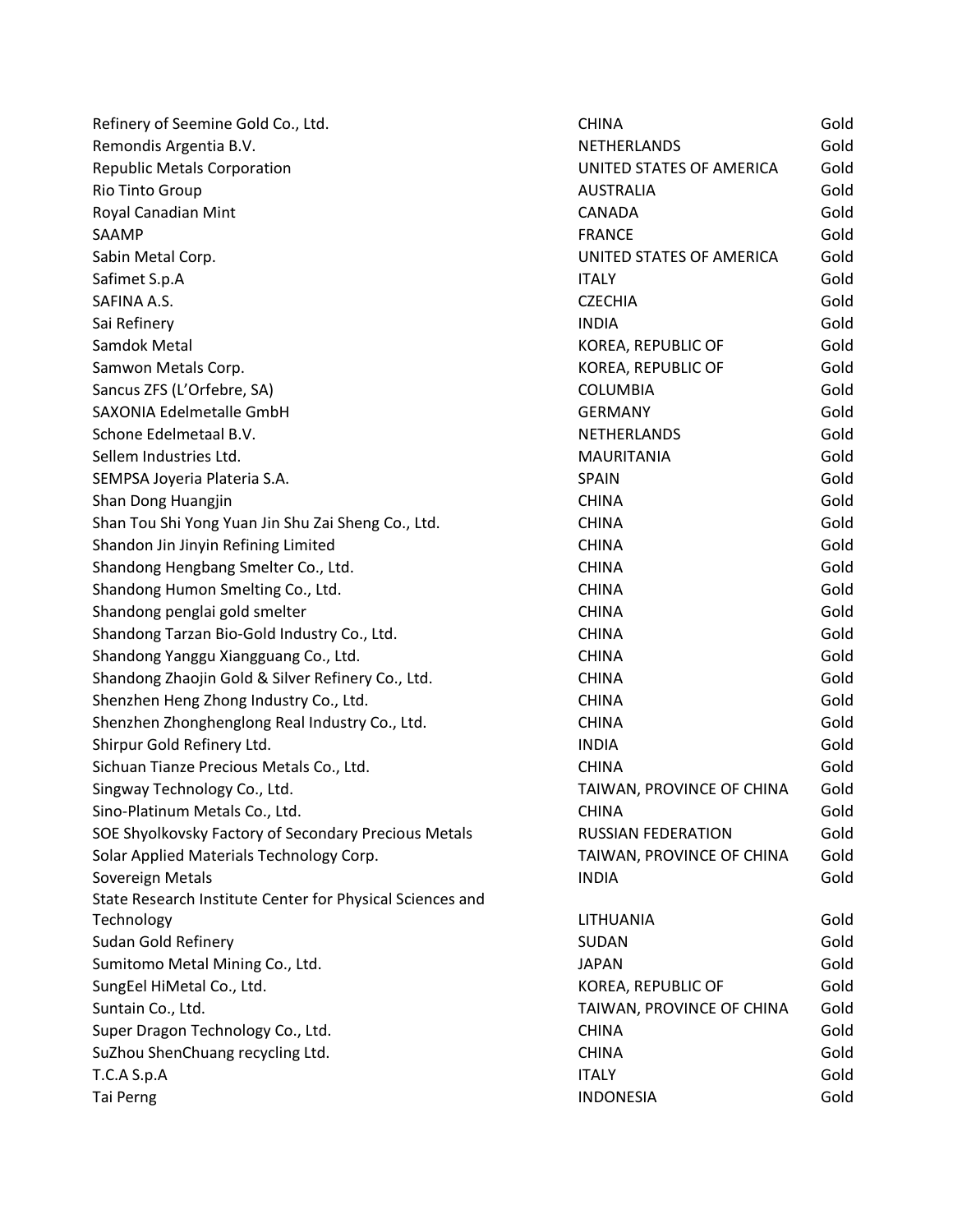| TAIWAN TOTAI CO., LTD.                                | TAIWAN, PROVINCE OF CHINA | Gold     |
|-------------------------------------------------------|---------------------------|----------|
| Tanaka Kikinzoku Kogyo K.K.                           | <b>JAPAN</b>              | Gold     |
| The Refinery of Shandong Gold Mining Co., Ltd.        | <b>CHINA</b>              | Gold     |
| Tokuriki Honten Co., Ltd.                             | <b>JAPAN</b>              | Gold     |
| Tongling Nonferrous Metals Group Co., Ltd.            | <b>CHINA</b>              | Gold     |
| Tony Goetz NV                                         | <b>BELGIUM</b>            | Gold     |
| TOO Tau-Ken-Altyn                                     | KAZAKHSTAN                | Gold     |
| Torecom                                               | KOREA, REPUBLIC OF        | Gold     |
| Toyo Smelter & Refinery                               | <b>JAPAN</b>              | Gold     |
| <b>Tsai Brother industries</b>                        | TAIWAN, PROVINCE OF CHINA | Gold     |
| Umicore Brasil Ltda.                                  | <b>BRAZIL</b>             | Gold     |
| <b>Umicore Precious Metals Thailand</b>               | <b>THAILAND</b>           | Gold     |
| Umicore S.A. Business Unit Precious Metals Refining   | <b>BELGIUM</b>            | Gold     |
| United Precious Metal Refining, Inc.                  | UNITED STATES OF AMERICA  | Gold     |
| Universal Precious Metals Refining Zambia             | ZAMBIA                    | Gold     |
| Valcambi S.A.                                         | SWITZERLAND               | Gold     |
| Viagra Di precious metals (Zhaoyuan) Co., Ltd.        | <b>CHINA</b>              | Gold     |
| <b>WANG TING</b>                                      | <b>CHINA</b>              | Gold     |
| WIELAND Edelmetalle GmbH                              | <b>GERMANY</b>            | Gold     |
| <b>Wuzhong Group</b>                                  | <b>CHINA</b>              | Gold     |
| Xiamen JInbo Metal Co., Ltd.                          | <b>CHINA</b>              | Gold     |
| Yamakin Co., Ltd.                                     | <b>JAPAN</b>              | Gold     |
| Yamato Denki Ind. Co., Ltd.                           | <b>JAPAN</b>              | Gold     |
| Yokohama Metal Co., Ltd.                              | <b>JAPAN</b>              | Gold     |
| Yunnan Copper Industry Co., Ltd.                      | <b>CHINA</b>              | Gold     |
| Yunnan Gold Mining Group Co., Ltd. (YGMG)             | <b>CHINA</b>              | Gold     |
| Zhaojun Maifu                                         | <b>CHINA</b>              | Gold     |
| Zhe Jiang Guang Yuan Noble Metal Smelting Factory     | <b>CHINA</b>              | Gold     |
| Zhongkuang Gold Industry Co., Ltd.                    | <b>CHINA</b>              | Gold     |
| Zhongshan Hyper-Toxic Substance Monopolized Co., Ltd. | <b>CHINA</b>              | Gold     |
| Zhongshan Poison Material Proprietary Co., Ltd.       | <b>CHINA</b>              | Gold     |
| Zhongyuan Gold Smelter of Zhongjin Gold Corporation   | <b>CHINA</b>              | Gold     |
| Zhuhai toxic materials Monopoly Ltd.                  | <b>CHINA</b>              | Gold     |
| Zhuzhou Smelting Group Co., Ltd                       | <b>CHINA</b>              | Gold     |
| ANHUI HERRMAN IMPEX CO.                               | <b>CHINA</b>              | Tantalum |
| Asaka Riken Co., Ltd.                                 | <b>JAPAN</b>              | Tantalum |
| Avon Specialty Metals Ltd                             | <b>UNITED KINGDOM</b>     | Tantalum |
| Changsha South Tantalum Niobium Co., Ltd.             | <b>CHINA</b>              | Tantalum |
| CP Metals Inc.                                        | UNITED STATES OF AMERICA  | Tantalum |
| D Block Metals, LLC                                   | UNITED STATES OF AMERICA  | Tantalum |
| Douluoshan Sapphire Rare Metal Co Ltd                 | <b>CHINA</b>              | Tantalum |
| E.S.R. Electronics                                    | UNITED STATES OF AMERICA  | Tantalum |
| Exotech Inc.                                          | UNITED STATES OF AMERICA  | Tantalum |
| <b>F&amp;X</b>                                        | <b>CHINA</b>              | Tantalum |
| FIR Metals & Resource Ltd.                            | <b>CHINA</b>              | Tantalum |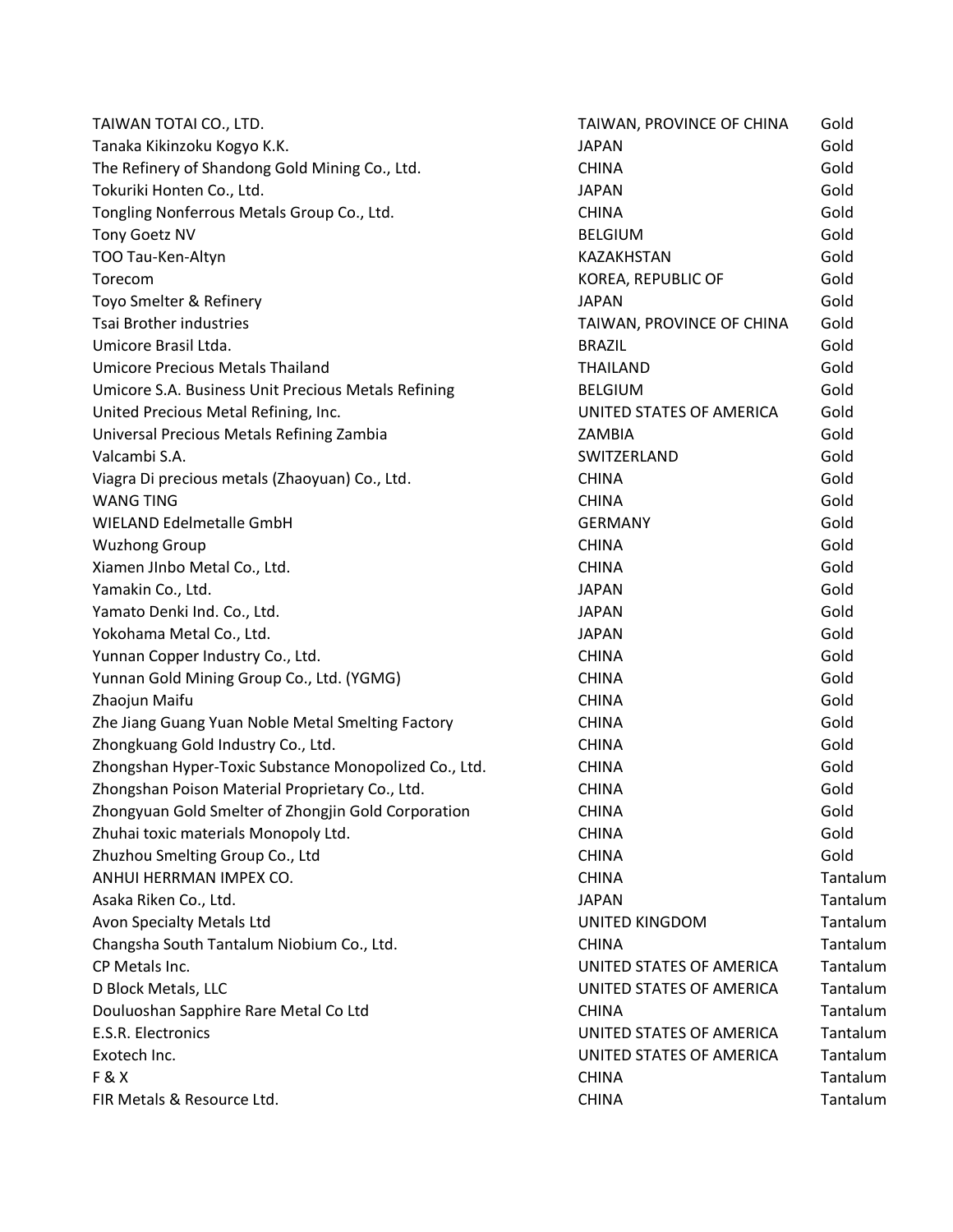| <b>Global Advanced Metals</b>                        | <b>UNITED STATES</b>      | Tantalum |
|------------------------------------------------------|---------------------------|----------|
| <b>Global Advanced Metals Aizu</b>                   | <b>JAPAN</b>              | Tantalum |
| Global Advanced Metals Boyertown                     | UNITED STATES OF AMERICA  | Tantalum |
| Guangdong Rising Rare Metals-EO Materials Ltd.       | <b>CHINA</b>              | Tantalum |
| Guangdong Zhiyuan New Material Co., Ltd.             | <b>CHINA</b>              | Tantalum |
| Guizhou Zhenhua Xinyun Technology Ltd., Kaili branch | <b>CHINA</b>              | Tantalum |
| H.C. Starck Co., Ltd.                                | THAILAND                  | Tantalum |
| H.C. Starck GmbH Laufenburg                          | <b>GERMANY</b>            | Tantalum |
| H.C. Starck Group                                    | <b>GERMANY</b>            | Tantalum |
| H.C. Starck Hermsdorf GmbH                           | <b>GERMANY</b>            | Tantalum |
| H.C. Starck Inc.                                     | UNITED STATES OF AMERICA  | Tantalum |
| H.C. Starck Ltd.                                     | <b>JAPAN</b>              | Tantalum |
| H.C. Starck Smelting GmbH & Co. KG                   | <b>GERMANY</b>            | Tantalum |
| H.C. Starck Tantalum and Niobium GmbH                | <b>GERMANY</b>            | Tantalum |
| Hengyang King Xing Lifeng New Materials Co., Ltd.    | <b>CHINA</b>              | Tantalum |
| Hi-Temp                                              | <b>UNITED STATES</b>      | Tantalum |
| Jiangxi Dinghai Tantalum & Niobium Co., Ltd.         | <b>CHINA</b>              | Tantalum |
| Jiangxi Richsea New Materials Co., Ltd.              | <b>CHINA</b>              | Tantalum |
| Jiangxi Tuohong New Raw Material                     | <b>CHINA</b>              | Tantalum |
| Jiujiang Janny New Material Co., Ltd.                | <b>CHINA</b>              | Tantalum |
| JiuJiang JinXin Nonferrous Metals Co., Ltd.          | <b>CHINA</b>              | Tantalum |
| Jiujiang Tanbre Co., Ltd.                            | <b>CHINA</b>              | Tantalum |
| Jiujiang Zhongao Tantalum & Niobium Co., Ltd.        | <b>CHINA</b>              | Tantalum |
| <b>KEMET Blue Metals</b>                             | <b>MEXICO</b>             | Tantalum |
| Kemet Blue Powder                                    | <b>UNITED STATES</b>      | Tantalum |
| <b>KEMET Blue Powder</b>                             | <b>UNITED STATES</b>      | Tantalum |
| King-Tan Tantalum Industry Ltd.                      | <b>CHINA</b>              | Tantalum |
| LSM Brasil S.A.                                      | <b>BRAZIL</b>             | Tantalum |
| <b>Meta Materials</b>                                | NORTH MACEDONIA, Republic | Tantalum |
| Metallurgical Products India Pvt. Ltd. (MPIL)        | <b>INDIA</b>              | Tantalum |
| Mineracao Taboca S.A.                                | <b>BRAZIL</b>             | Tantalum |
| Mitsui Mining & Smelting                             | <b>JAPAN</b>              | Tantalum |
| Nantong Tongjie Electrical Co., Ltd.                 | <b>CHINA</b>              | Tantalum |
| Ningxia Non-Ferrous Metal Smeltery                   | <b>CHINA</b>              | Tantalum |
| <b>NPM Silmet AS</b>                                 | <b>ESTONIA</b>            | Tantalum |
| Plansee                                              | <b>AUSTRIA</b>            | Tantalum |
| Plansee SE Liezen                                    | <b>AUSTRIA</b>            | Tantalum |
| <b>Plansee SE Reutte</b>                             | <b>AUSTRIA</b>            | Tantalum |
| PM Kalco Inc                                         | UNITED STATES OF AMERICA  | Tantalum |
| QuantumClean                                         | UNITED STATES OF AMERICA  | Tantalum |
| Resind Ind e Com Ltda.                               | <b>BRAZIL</b>             | Tantalum |
| Shanghai Jiangxi Metals Co. Ltd                      | <b>CHINA</b>              | Tantalum |
| Solikamsk                                            | <b>RUSSIAN FEDERATION</b> | Tantalum |
| Taki Chemical Co., Ltd.                              | <b>JAPAN</b>              | Tantalum |
| <b>Tantalite Resources</b>                           | <b>SOUTH AFRICA</b>       | Tantalum |

| UNITED STATES             | Tantalum        |
|---------------------------|-----------------|
| <b>JAPAN</b>              | Tantalum        |
| UNITED STATES OF AMERICA  | Tantalum        |
| <b>CHINA</b>              | Tantalum        |
| <b>CHINA</b>              | Tantalum        |
| <b>CHINA</b>              | Tantalum        |
| THAILAND                  | Tantalum        |
| <b>GERMANY</b>            | Tantalum        |
| <b>GERMANY</b>            | Tantalum        |
| <b>GERMANY</b>            | Tantalum        |
| UNITED STATES OF AMERICA  | Tantalum        |
| <b>JAPAN</b>              | Tantalum        |
| <b>GERMANY</b>            | Tantalum        |
| <b>GERMANY</b>            | Tantalum        |
| <b>CHINA</b>              | Tantalum        |
| <b>UNITED STATES</b>      | Tantalum        |
| <b>CHINA</b>              | Tantalum        |
| <b>CHINA</b>              | Tantalum        |
| <b>CHINA</b>              | Tantalum        |
| <b>CHINA</b>              | Tantalum        |
| <b>CHINA</b>              | Tantalum        |
| <b>CHINA</b>              | Tantalum        |
| <b>CHINA</b>              | Tantalum        |
| <b>MEXICO</b>             | Tantalum        |
| <b>UNITED STATES</b>      | Tantalum        |
| <b>UNITED STATES</b>      | Tantalum        |
| <b>CHINA</b>              | Tantalum        |
| <b>BRAZIL</b>             | Tantalum        |
| NORTH MACEDONIA, Republic | Tantalum        |
| <b>INDIA</b>              | Tantalum        |
| <b>BRAZIL</b>             | <b>Tantalum</b> |
| <b>JAPAN</b>              | Tantalum        |
| CHINA                     | Tantalum        |
| CHINA                     | Tantalum        |
| <b>ESTONIA</b>            | Tantalum        |
| <b>AUSTRIA</b>            | <b>Tantalum</b> |
| AUSTRIA                   | Tantalum        |
| <b>AUSTRIA</b>            | Tantalum        |
| UNITED STATES OF AMERICA  | Tantalum        |
| UNITED STATES OF AMERICA  | Tantalum        |
| <b>BRAZIL</b>             | Tantalum        |
| <b>CHINA</b>              | Tantalum        |
| RUSSIAN FEDERATION        | Tantalum        |
| JAPAN                     | Tantalum        |
| <b>SOUTH AFRICA</b>       | Tantalum        |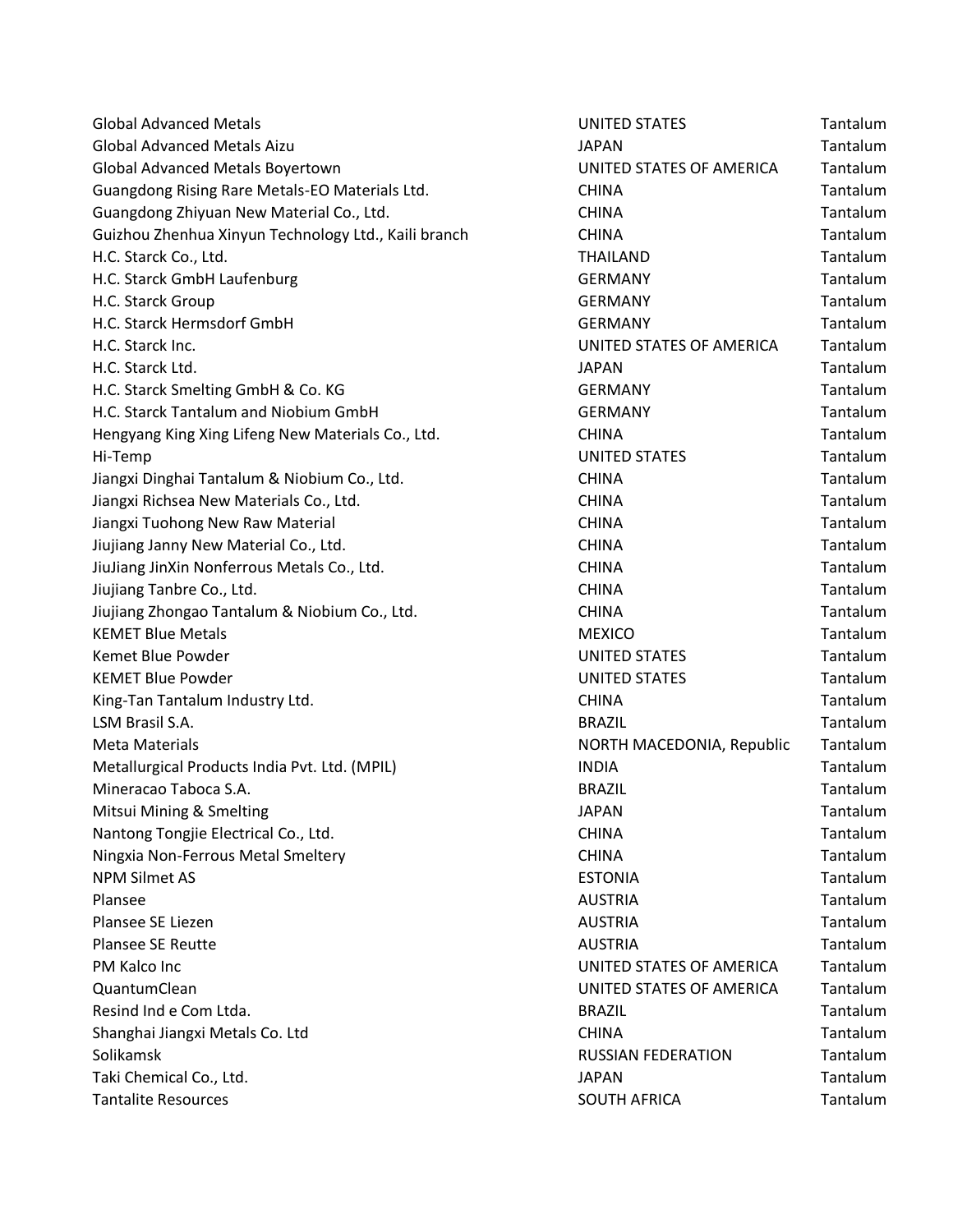| <b>Telex Metals</b>                                               | UNITED STATES OF AMERICA         | Tantalum |
|-------------------------------------------------------------------|----------------------------------|----------|
| Tranzact, Inc.                                                    | <b>UNITED STATES</b>             | Tantalum |
| <b>ULBA</b>                                                       | KAZAKHSTAN                       | Tantalum |
| XinXing HaoRong Electronic Material Co., Ltd.                     | <b>CHINA</b>                     | Tantalum |
| Yanling Jincheng Tantalum & Niobium Co., Ltd.                     | <b>CHINA</b>                     | Tantalum |
| Yichun Jin Yang Rare Metal Co., Ltd.                              | <b>CHINA</b>                     | Tantalum |
| Zhuzhou Cemented Carbide                                          | <b>CHINA</b>                     | Tantalum |
| Alent plc                                                         | UNITED STATES OF AMERICA         | Tin      |
| American Iron and Metal                                           | CANADA                           | Tin      |
| An Thai Minerals Co., Ltd.                                        | <b>VIET NAM</b>                  | Tin      |
| An Vinh Joint Stock Mineral Processing Company                    | <b>VIETNAM</b>                   | Tin      |
| Angelcast Enterprise Co., Ltd.                                    | <b>CHINA</b>                     | Tin      |
| Arco Alloys                                                       | UNITED STATES OF AMERICA         | Tin      |
| Asahiseiren Co., Ltd.                                             | <b>JAPAN</b>                     | Tin      |
| <b>BML</b>                                                        | <b>INDONESIA</b>                 | Tin      |
| Brinkmann Chemie AG                                               | <b>GERMANY</b>                   | Tin      |
| CFC Cooperativa dos Fundidores de Cassiterita da Amazonia Ltda.   | <b>BRAZIL</b>                    | Tin      |
| Chenzhou Yun Xiang mining limited liability company               | <b>CHINA</b>                     | Tin      |
| Chifeng Dajingzi Tin Industry Co., Ltd.                           | <b>CHINA</b>                     | Tin      |
| China Rare Metal Material Co., Ltd.                               | <b>CHINA</b>                     | Tin      |
| China Tin (Hechi)                                                 | <b>CHINA</b>                     | Tin      |
| Chofu Works                                                       | <b>JAPAN</b>                     | Tin      |
| CNMC (Guangxi) PGMA Co., Ltd.                                     | <b>CHINA</b>                     | Tin      |
| Cooper Santa                                                      | <b>BRAZIL</b>                    | Tin      |
| CV Ayi Jaya                                                       | <b>INDONESIA</b>                 | Tin      |
| CV DS Jaya Abadi                                                  | <b>INDONESIA</b>                 | Tin      |
| CV Dua Sekawan                                                    | <b>INDONESIA</b>                 | Tin      |
| CV Duta Putra Bangka                                              | <b>INDONESIA</b>                 | Tin      |
| CV Gita Pesona                                                    | <b>INDONESIA</b>                 | Tin      |
| CV Makmur Jaya                                                    | <b>INDONESIA</b>                 | Tin      |
| CV Tiga Sekawan                                                   | <b>INDONESIA</b>                 | Tin      |
| <b>CV United Smelting</b>                                         | <b>INDONESIA</b>                 | Tin      |
| CV Venus Inti Perkasa                                             | <b>INDONESIA</b>                 | Tin      |
| Dongguan CiEXPO Environmental Engineering Co., Ltd.               | <b>CHINA</b>                     | Tin      |
| Dongguan City Xida Soldering Tin Products Co.                     | <b>CHINA</b>                     | Tin      |
| Dongguan Qiandao Metal Tin Product Co., Ltd.                      | <b>CHINA</b>                     | Tin      |
| Dowa                                                              | <b>JAPAN</b>                     | Tin      |
| Electro-Mechanical Facility of the Cao Bang Minerals & Metallurgy |                                  |          |
| Joint Stock Company                                               | <b>VIETNAM</b>                   | Tin      |
| <b>EM Vinto</b>                                                   | BOLIVIA (plurinational state of) | Tin      |
| Estanho de Rondonia S.A.                                          | <b>BRAZIL</b>                    | Tin      |
| Feinhütte Halsbrücke GmbH                                         | <b>GERMANY</b>                   | Tin      |
| <b>Fenix Metals</b>                                               | <b>POLAND</b>                    | Tin      |
| Fuji Metal Mining Corp.                                           | <b>JAPAN</b>                     | Tin      |
| Gejiu City Fuxiang Industry and Trade Co., Ltd.                   | <b>CHINA</b>                     | Tin      |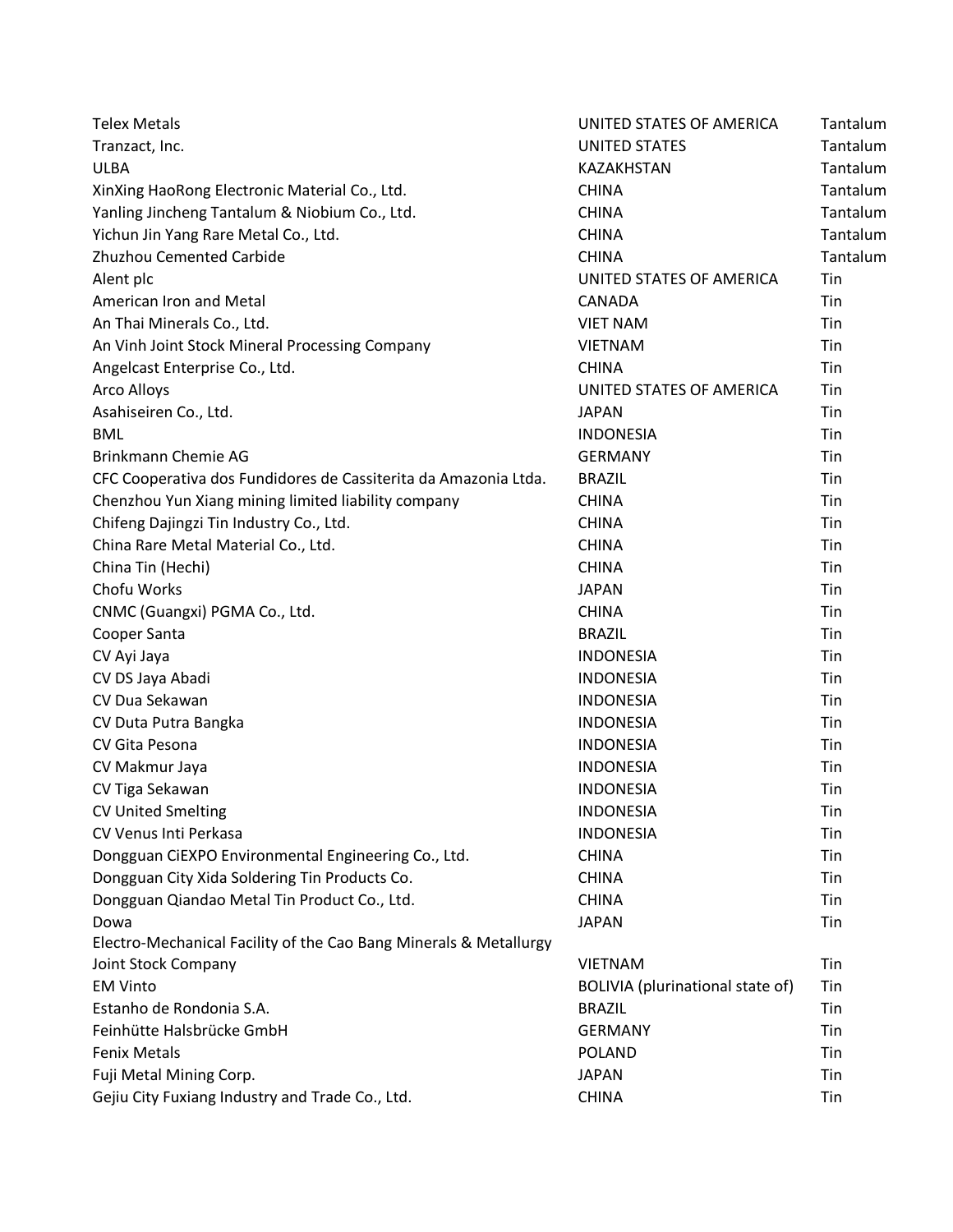| Gejiu Fengming Metallurgy Chemical Plant       | <b>CHINA</b>              | Tin |
|------------------------------------------------|---------------------------|-----|
| Gejiu Jin Ye Mineral Co., Ltd.                 | <b>CHINA</b>              | Tin |
| Gejiu Kai Meng Industry and Trade LLC          | <b>CHINA</b>              | Tin |
| Gejiu Non-Ferrous Metal Processing Co., Ltd.   | <b>CHINA</b>              | Tin |
| <b>GEJIU YE LIAN CHANG</b>                     | <b>CHINA</b>              | Tin |
| Gejiu Yunxi Group Corp.                        | <b>CHINA</b>              | Tin |
| Gejiu Yunxin Nonferrous Electrolysis Co., Ltd. | <b>CHINA</b>              | Tin |
| Gejiu Zi-Li                                    | <b>CHINA</b>              | Tin |
| Guangdong Hanhe Non-Ferrous Metal Co., Ltd.    | <b>CHINA</b>              | Tin |
| GUANGXI HUA TIN GOLD MINUTE FEE, LTD.          | <b>CHINA</b>              | Tin |
| Guangxi Nonferrous Metals Group                | <b>CHINA</b>              | Tin |
| Guangxi Zhongshan Jin Yi Smelting Co., Ltd.    | <b>CHINA</b>              | Tin |
| Guanyang Guida Nonferrous Metal Smelting Plant | <b>CHINA</b>              | Tin |
| Hezhou Jinwei Tin Co., Ltd.                    | <b>CHINA</b>              | Tin |
| Hongqiao Metals (Kunshan) Co., Ltd.            | <b>CHINA</b>              | Tin |
| HuiChang Hill Tin Industry Co., Ltd.           | <b>CHINA</b>              | Tin |
| Huichang Jinshunda Tin Co., Ltd.               | <b>CHINA</b>              | Tin |
| <b>Hulterworth Smelter</b>                     | <b>CHINA</b>              | Tin |
| Hunan Xianghualing tin                         | <b>CHINA</b>              | Tin |
| IBF IND BRASILEIRA DE FERROLIGAS LTDA          | <b>BRAZIL</b>             | Tin |
| ISHIKAWA METAL CO., LTD.                       | <b>JAPAN</b>              | Tin |
| Jau Jang Enterprise Co., Ltd.                  | TAIWAN, PROVINCE OF CHINA | Tin |
| JAU JANQ ENTERPRISE CO., LTD.                  | <b>TAIWAN</b>             | Tin |
| Jiang Jia Wang Technology Co.                  | <b>CHINA</b>              | Tin |
| Jiangxi Ketai Advanced Material Co., Ltd.      | <b>CHINA</b>              | Tin |
| Jiangxi Nanshan                                | <b>CHINA</b>              | Tin |
| Jiangxi Nanshan                                | <b>CHINA</b>              | Tin |
| Jiangxi Yaosheng Tungsten Co., Ltd.            | <b>CHINA</b>              | Tin |
| Ju Tai Industrial Co., Ltd.                    | <b>CHINA</b>              | Tin |
| Ketabang                                       | <b>INDONESIA</b>          | Tin |
| KOVOHUTĚ PŘÍBRAM NÁSTUPNICKÁ, A.S.             | Czech Republic            | Tin |
| Kundur Smelter                                 | <b>INDONESIA</b>          | Tin |
| LIAN JING                                      | <b>CHINA</b>              | Tin |
| Linwu Xianggui Ore Smelting Co., Ltd.          | <b>CHINA</b>              | Tin |
| Luna Smelter, Ltd.                             | RWANDA                    | Tin |
| M/s ECO Tropical Resources                     | SINGAPORE                 | Tin |
| Ma An Shan Shu Guang Smelter Corp.             | <b>CHINA</b>              | Tin |
| Ma'anshan Weitai Tin Co., Ltd.                 | <b>CHINA</b>              | Tin |
| Magnu's Minerais Metais e Ligas Ltda.          | <b>BRAZIL</b>             | Tin |
| Malaysia Smelting Corporation (MSC)            | <b>MALAYSIA</b>           | Tin |
| Materials Eco-Refining Co., Ltd.               | <b>JAPAN</b>              | Tin |
| Melt Metais e Ligas S.A.                       | <b>BRAZIL</b>             | Tin |
| Metahub Industries Sdn. Bhd.                   | <b>MALAYSIA</b>           | Tin |
| Metallic Resources, Inc.                       | UNITED STATES OF AMERICA  | Tin |
| Metallo Belgium N.V.                           | <b>BELGIUM</b>            | Tin |
|                                                |                           |     |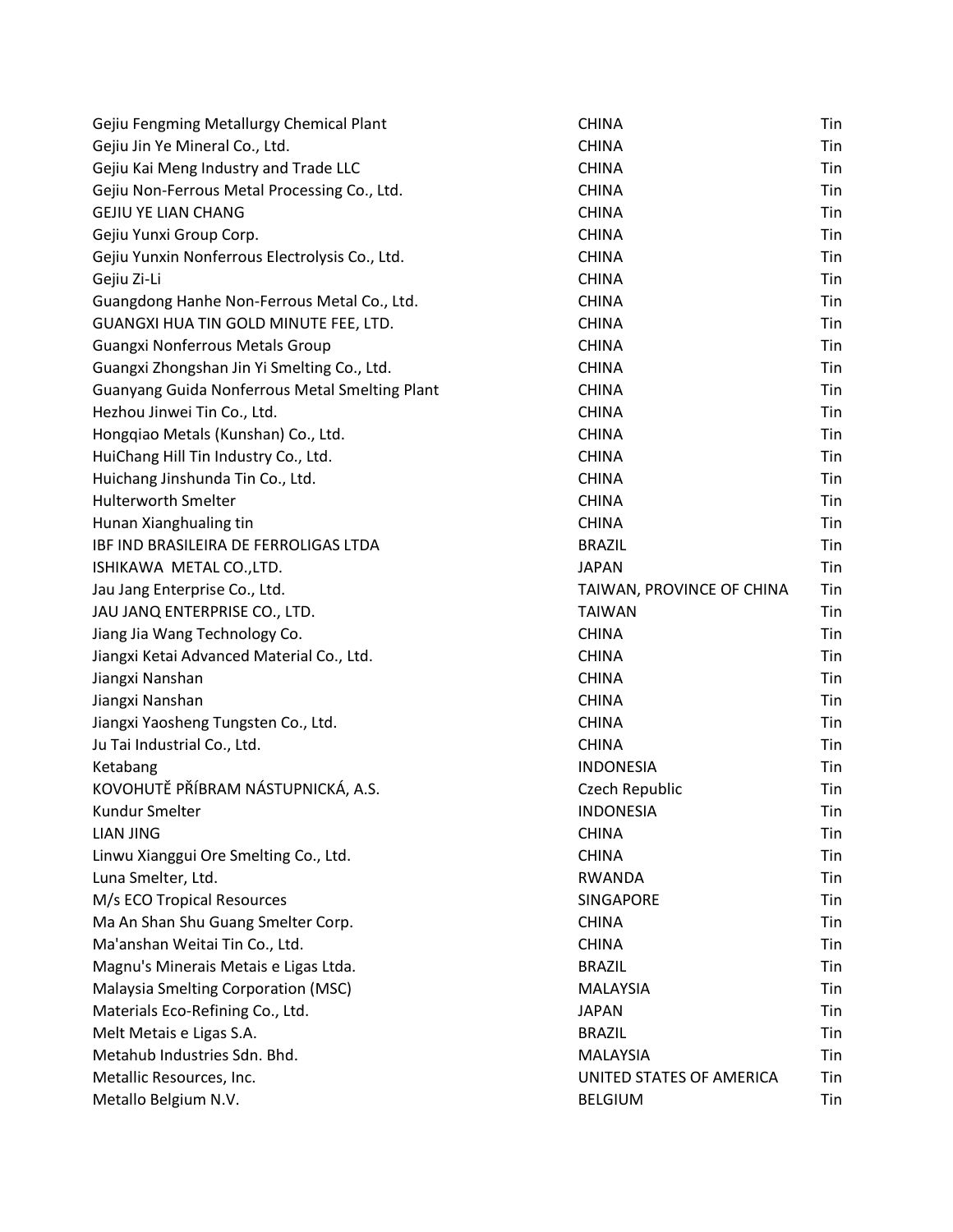| Metallo Spain S.L.U.                                             | <b>SPAIN</b>                     | Tin |
|------------------------------------------------------------------|----------------------------------|-----|
| Metallum Group Holding NV                                        | <b>BELGIUM</b>                   | Tin |
| Minchali Metal Industry Co., Ltd.                                | TAIWAN, PROVINCE OF CHINA        | Tin |
| Mineracao Taboca S.A.                                            | <b>BRAZIL</b>                    | Tin |
| Ming Li Jia smelt Metal Factory                                  | <b>CHINA</b>                     | Tin |
| Mining and processing tin-tungsten ore Giang Son - VQB Co., Ltd. | <b>VIETNAM</b>                   | Tin |
| Minmetals Ganzhou Tin Co. Ltd.                                   | <b>CHINA</b>                     | Tin |
| Minsur                                                           | PERU                             | Tin |
| Mitsubishi Materials Corporation                                 | <b>JAPAN</b>                     | Tin |
| Modeltech Sdn Bhd                                                | MALAYSIA                         | Tin |
| Morigin Company                                                  | <b>JAPAN</b>                     | Tin |
| Ney Metals and Alloys                                            | UNITED STATES OF AMERICA         | Tin |
| Nghe Tinh Non-Ferrous Metals Joint Stock Company                 | <b>VIETNAM</b>                   | Tin |
| Nihon Kagaku Sangyo Co., Ltd                                     | <b>JAPAN</b>                     | Tin |
| Ningbo Jintian copper (Group) Company Limited                    | <b>CHINA</b>                     | Tin |
| O.M. Manufacturing (Thailand) Co., Ltd.                          | <b>THAILAND</b>                  | Tin |
| O.M. Manufacturing Philippines, Inc.                             | <b>PHILIPPINES</b>               | Tin |
| Old City Metals Processing Co., Ltd.                             | <b>CHINA</b>                     | Tin |
| OMODEO A. E S. METALLEGHE SRL                                    | <b>ITALY</b>                     | Tin |
| <b>OMSA</b>                                                      | BOLIVIA (plurinational state of) | Tin |
| Pan Light Corporation                                            | TAIWAN, PROVINCE OF CHINA        | Tin |
| Phoenix Metal Ltd.                                               | <b>RWANDA</b>                    | Tin |
| Pongpipat Company Limited                                        | <b>MYANMAR</b>                   | Tin |
| Precious Minerals and Smelting Limited                           | <b>INDIA</b>                     | Tin |
| PT Alam Lestari Kencana                                          | <b>INDONESIA</b>                 | Tin |
| PT Aries Kencana Sejahtera                                       | <b>INDONESIA</b>                 | Tin |
| PT ATD Makmur Mandiri Jaya                                       | <b>INDONESIA</b>                 | Tin |
| PT Babel Inti Perkasa                                            | <b>INDONESIA</b>                 | Tin |
| PT Babel Surya Alam Lestari                                      | <b>INDONESIA</b>                 | Tin |
| PT Bangka Kudai Tin                                              | <b>INDONESIA</b>                 | Tin |
| PT Bangka Prima Tin                                              | <b>INDONESIA</b>                 | Tin |
| PT Bangka Serumpun                                               | <b>INDONESIA</b>                 | Tin |
| PT Bangka Timah Utama Sejahtera                                  | <b>INDONESIA</b>                 | Tin |
| PT Bangka Tin Industry                                           | <b>INDONESIA</b>                 | Tin |
| PT Belitung Industri Sejahtera                                   | <b>INDONESIA</b>                 | Tin |
| PT Bukit Timah                                                   | <b>INDONESIA</b>                 | Tin |
| PT Cipta Persada Mulia                                           | <b>INDONESIA</b>                 | Tin |
| PT DS Jaya Abadi                                                 | <b>INDONESIA</b>                 | Tin |
| PT Eunindo Usaha Mandiri                                         | <b>INDONESIA</b>                 | Tin |
| PT Fang Di MulTindo                                              | <b>INDONESIA</b>                 | Tin |
| PT HP Metals Indonesia                                           | <b>INDONESIA</b>                 | Tin |
| PT Inti Stania Prima                                             | <b>INDONESIA</b>                 | Tin |
| PT Justindo                                                      | <b>INDONESIA</b>                 | Tin |
| PT Karimun Mining                                                | <b>INDONESIA</b>                 | Tin |
| PT Kijang Jaya Mandiri                                           | <b>INDONESIA</b>                 | Tin |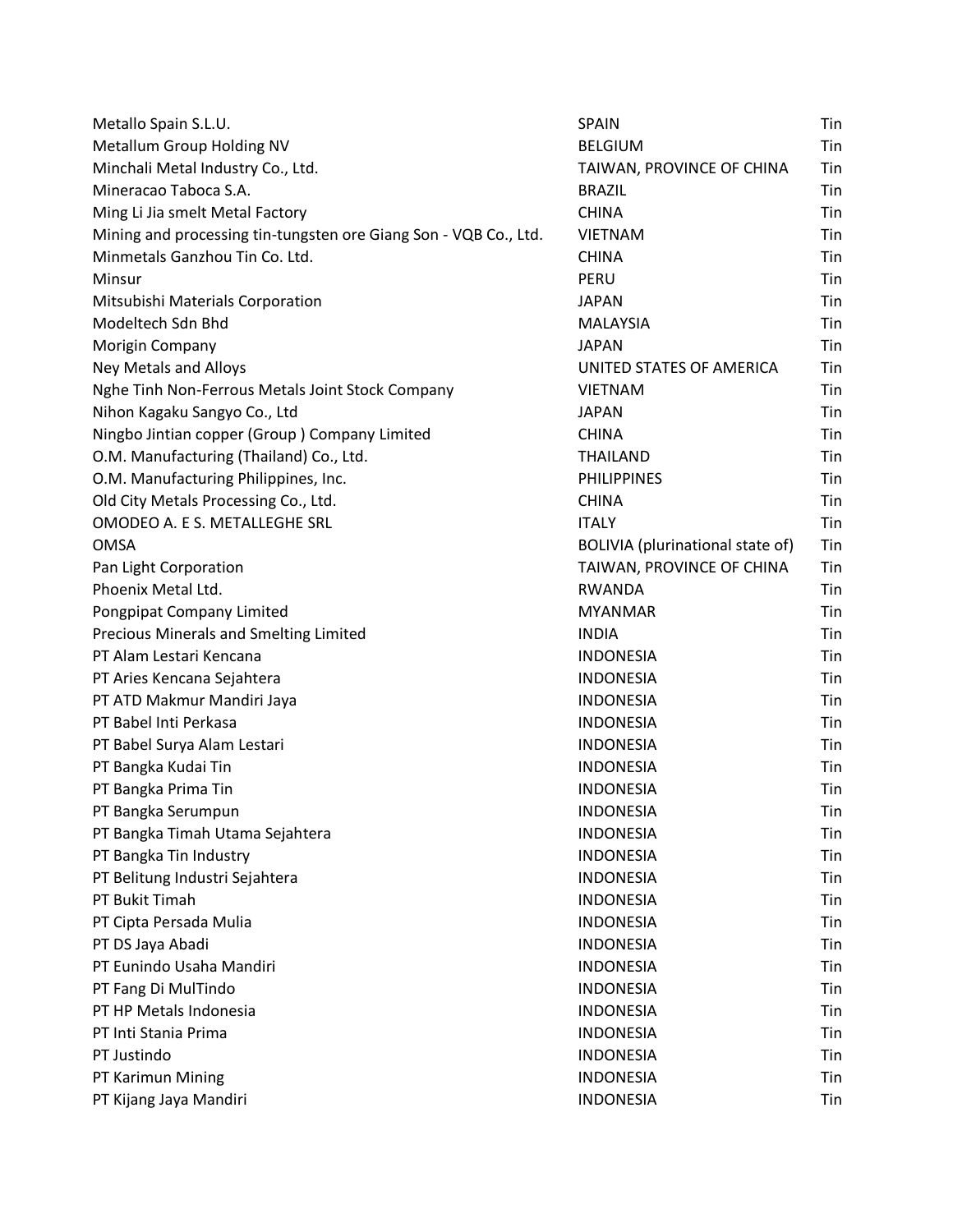| PT Koba Tin                                        | <b>INDONESIA</b>          | Tin |
|----------------------------------------------------|---------------------------|-----|
| PT Lautan Harmonis Sejahtera                       | <b>INDONESIA</b>          | Tin |
| PT Menara Cipta Mulia                              | <b>INDONESIA</b>          | Tin |
| PT Mitra Stania Prima                              | <b>INDONESIA</b>          | Tin |
| PT Mitra Sukses Globalindo                         | <b>INDONESIA</b>          | Tin |
| PT NATARI                                          | <b>INDONESIA</b>          | Tin |
| PT O.M. Indonesia                                  | <b>INDONESIA</b>          | Tin |
| PT Panca Mega Persada                              | <b>INDONESIA</b>          | Tin |
| PT Pelat Timah Nusantara Tbk                       | <b>INDONESIA</b>          | Tin |
| PT Premium Tin Indonesia                           | <b>INDONESIA</b>          | Tin |
| PT Prima Timah Utama                               | <b>INDONESIA</b>          | Tin |
| PT Rajawali Rimba Perkasa                          | <b>INDONESIA</b>          | Tin |
| PT Refined Bangka Tin                              | <b>INDONESIA</b>          | Tin |
| PT Sariwiguna Binasentosa                          | <b>INDONESIA</b>          | Tin |
| PT Seirama Tin Investment                          | <b>INDONESIA</b>          | Tin |
| PT Singkep Times Utama                             | <b>INDONESIA</b>          | Tin |
| PT Stanindo Inti Perkasa                           | <b>INDONESIA</b>          | Tin |
| PT Sukses Inti Makmur                              | <b>INDONESIA</b>          | Tin |
| PT Sumber Jaya Indah                               | <b>INDONESIA</b>          | Tin |
| PT Supra Sukses Trinusa                            | <b>INDONESIA</b>          | Tin |
| PT Timah Nusantara                                 | <b>INDONESIA</b>          | Tin |
| PT Timah Tbk Mentok                                | <b>INDONESIA</b>          | Tin |
| PT Tinindo Inter Nusa                              | <b>INDONESIA</b>          | Tin |
| PT Tirus Putra Mandiri                             | <b>INDONESIA</b>          | Tin |
| PT Tommy Utama                                     | <b>INDONESIA</b>          | Tin |
| PT Wahana Perkit Jaya                              | <b>INDONESIA</b>          | Tin |
| PT Yinchendo Mining Industry                       | <b>INDONESIA</b>          | Tin |
| PT.HANJAYA PERKASA METALS                          | <b>INDONESIA</b>          | Tin |
| Resind Ind e Com Ltda.                             | <b>BRAZIL</b>             | Tin |
| Rui Da Hung                                        | TAIWAN, PROVINCE OF CHINA | Tin |
| S. Izaguirre                                       | <b>SPAIN</b>              | Tin |
| <b>SA Minsur</b>                                   | PERU                      | Tin |
| Samhwa Non-Ferrous Metal. Inc Co., Ltd             | KOREA, REPUBLIC OF        | Tin |
| SGS                                                | <b>BOLIVIA</b>            | Tin |
| Shan Tou Shi Yong Yuan Jin Shu Zai Sheng Co. Ltd.  | <b>CHINA</b>              | Tin |
| Shan Tou Shi Yong Yuan Jin Shu Zai Sheng Co., Ltd. | <b>CHINA</b>              | Tin |
| ShangHai YueQiang Metal Products Co., LTD          | <b>CHINA</b>              | Tin |
| Shapiro                                            | UNITED STATES OF AMERICA  | Tin |
| Shen zhen qi xiang da hua gong gong si             | <b>CHINA</b>              | Tin |
| Shenzhen Hong Chang Metal Manufacturing Factory    | <b>CHINA</b>              | Tin |
| Sichuan Guanghan Jiangnan casting smelters         | <b>CHINA</b>              | Tin |
| Sigma Tin Alloy Co., Ltd.                          | <b>CHINA</b>              | Tin |
| Sinitron, Shenmao Solder (M) Sdn. Bhd.             | MALAYSIA                  | Tin |
| Smelter not listed                                 | RUSSIAN FEDERATION        | Tin |
| Smelter not listed                                 | <b>CHINA</b>              | Tin |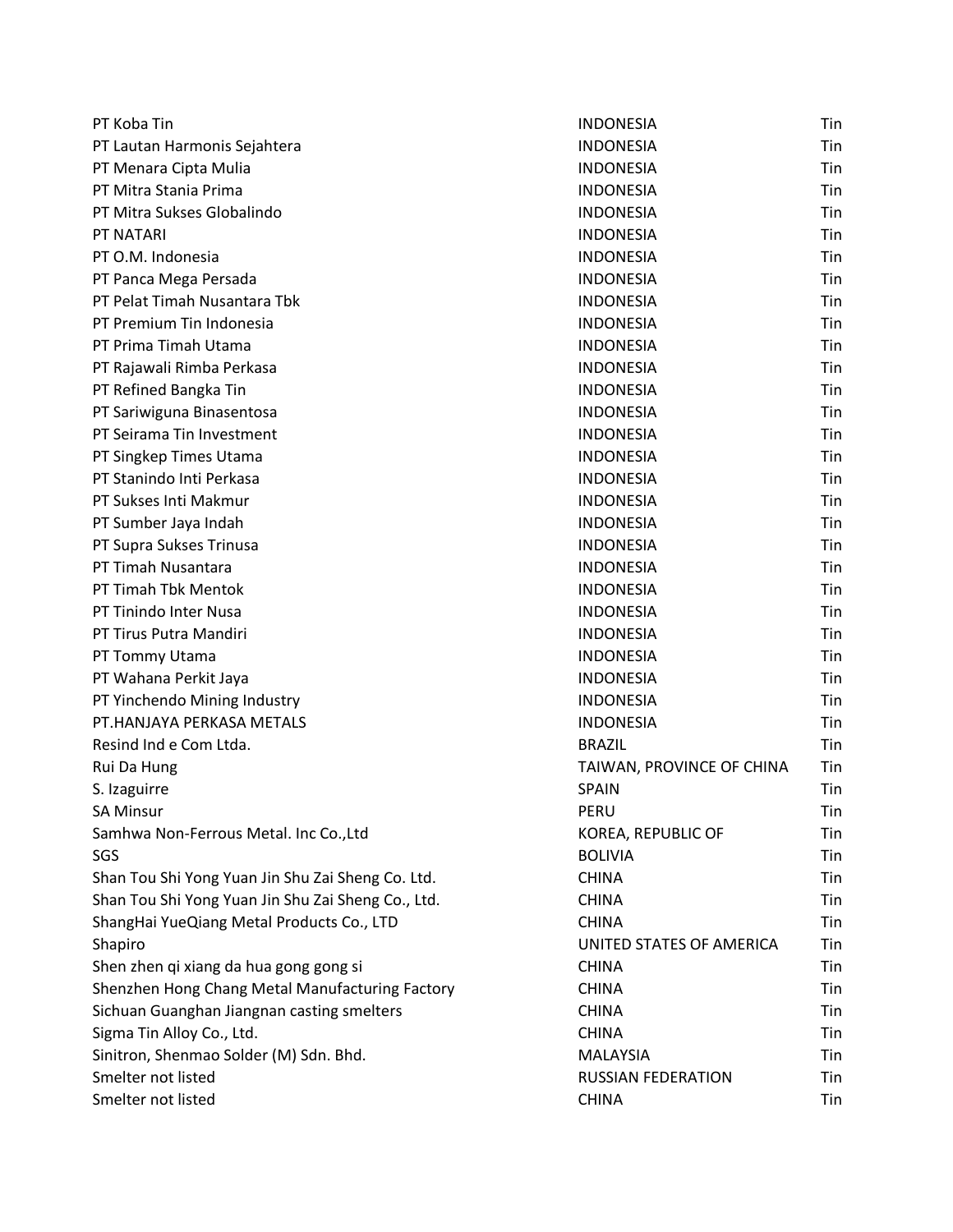| Soft Metais Ltda.                                  | <b>BRAZIL</b>             | Tin |
|----------------------------------------------------|---------------------------|-----|
| Solder Court Ltd.                                  | <b>CHINA</b>              | Tin |
| Solder Court Ltd.                                  | <b>CHINA</b>              | Tin |
| Spectro Alloys Corp.                               | UNITED STATES OF AMERICA  | Tin |
| Stretti                                            | <b>MALAYSIA</b>           | Tin |
| <b>Super Ligas</b>                                 | <b>BRAZIL</b>             | Tin |
| Suzhou Nuonengda Chemical Co., Ltd.                | <b>CHINA</b>              | Tin |
| Taicang City Nancang Metal Material Co., Ltd.      | <b>CHINA</b>              | Tin |
| Taiwan high-tech Co., Ltd.                         | TAIWAN, PROVINCE OF CHINA | Tin |
| <b>Taiwan Huanliang</b>                            | TAIWAN, PROVINCE OF CHINA | Tin |
| Taiwan qinggao qiye you xian gong si               | TAIWAN, PROVINCE OF CHINA | Tin |
| Taiwan's lofty Enterprises Ltd.                    | TAIWAN, PROVINCE OF CHINA | Tin |
| <b>TAP</b>                                         | UNITED STATES OF AMERICA  | Tin |
| Thai Nguyen Mining and Metallurgy Co., Ltd.        | <b>VIETNAM</b>            | Tin |
| Thai Solder Industry Corp., Ltd.                   | THAILAND                  | Tin |
| <b>Thailand Mine Factory</b>                       | <b>THAILAND</b>           | Tin |
| Three green surface technology limited company     | <b>CHINA</b>              | Tin |
| Tianshui Ling Bo Technology Co., Ltd.              | <b>CHINA</b>              | Tin |
| TIN PLATING GEJIU                                  | <b>CHINA</b>              | Tin |
| Tin Technology & Refining                          | UNITED STATES OF AMERICA  | Tin |
| <b>TONG LONG</b>                                   | <b>CHINA</b>              | Tin |
| Tongding Metal Material Co., Ltd.                  | <b>CHINA</b>              | Tin |
| Top-Team Technology (Shenzhen) Ltd.                | <b>CHINA</b>              | Tin |
| Tuyen Quang Non-Ferrous Metals Joint Stock Company | <b>VIETNAM</b>            | Tin |
| Untracore Co., Ltd.                                | <b>THAILAND</b>           | Tin |
| <b>VQB Mineral and Trading Group JSC</b>           | <b>VIET NAM</b>           | Tin |
| Wang Yu Manufacturing Co. Ltd.                     | <b>CHINA</b>              | Tin |
| WELLEY                                             | TAIWAN, PROVINCE OF CHINA | Tin |
| White Solder Metalurgia e Mineracao Ltda.          | <b>BRAZIL</b>             | Tin |
| Wilhelm Westmetall                                 | <b>GERMANY</b>            | Tin |
| WONIL METAL Co., Ltd.                              | KOREA, REPUBLIC OF        | Tin |
| Wu Xi Shi Yi Zhang Ji Xe She Bei Company           | CHINA                     | Tin |
| WUJIANG CITY LUXE TIN FACTORY                      | <b>CHINA</b>              | Tin |
| Wuxi Lantronic Electronic Co Ltd                   | <b>CHINA</b>              | Tin |
| Xiamen Honglu Tungsten Molybdenum Co., Ltd.        | <b>CHINA</b>              | Tin |
| Xianghualing Tin Industry Co., Ltd.                | <b>CHINA</b>              | Tin |
| <b>Xianghualing Tin Minerals</b>                   | <b>CHINA</b>              | Tin |
| Xin Furukawa Metal (Wuxi) Co., Ltd.                | <b>CHINA</b>              | Tin |
| <b>XURI</b>                                        | <b>CHINA</b>              | Tin |
| Yao Zhang                                          | <b>CHINA</b>              | Tin |
| YH(Yunnan)                                         | <b>CHINA</b>              | Tin |
| <b>Yifeng Tin</b>                                  | <b>CHINA</b>              | Tin |
| <b>Yiquan Manufacturing</b>                        | <b>CHINA</b>              | Tin |
| Yuecheng Tin Co., Ltd.                             | <b>CHINA</b>              | Tin |
| Yunnan Chengfeng Non-ferrous Metals Co., Ltd.      | <b>CHINA</b>              | Tin |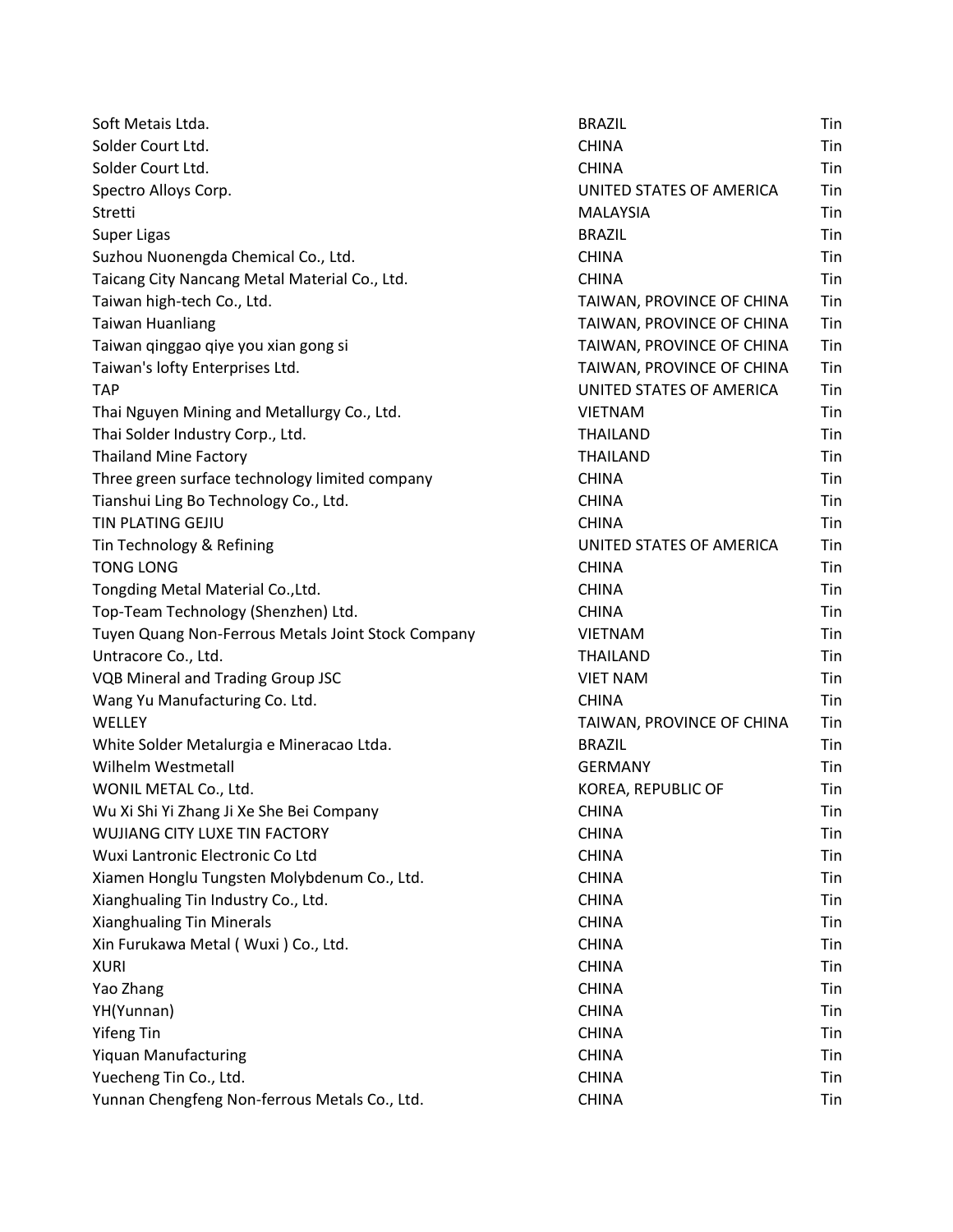| Yunnan Chengo Electric Smelting Plant                      | <b>CHINA</b>             | Tin      |
|------------------------------------------------------------|--------------------------|----------|
| Yunnan Copper Zinc Industry Co., Ltd.                      | <b>CHINA</b>             | Tin      |
| Yunnan Geiju Smelting Corp.                                | <b>CHINA</b>             | Tin      |
| Yunnan Industrial Co., Ltd.                                | <b>CHINA</b>             | Tin      |
| Yunnan Malipo Baiyi Kuangye Co.                            | <b>CHINA</b>             | Tin      |
| Yunnan Tin Company Limited                                 | <b>CHINA</b>             | Tin      |
| Yunnan Yunfan Non-ferrous Metals Co., Ltd.                 | <b>CHINA</b>             | Tin      |
| Zhongshan Jinye Smelting Co., Ltd                          | <b>CHINA</b>             | Tin      |
| Zhuhai Quanjia                                             | <b>CHINA</b>             | Tin      |
| A.L.M.T. Corp.                                             | <b>JAPAN</b>             | Tungsten |
| <b>ACL Metais Eireli</b>                                   | <b>BRAZIL</b>            | Tungsten |
| Albasteel Industria e Comercio de Ligas Para Fundicao Ltd. | <b>BRAZIL</b>            | Tungsten |
| Asia Tungsten Products Vietnam Ltd.                        | <b>VIETNAM</b>           | Tungsten |
| Chaozhou Xianglu Tungsten Industry Co., Ltd.               | <b>CHINA</b>             | Tungsten |
| Chenzhou Diamond Tungsten Products Co., Ltd.               | <b>CHINA</b>             | Tungsten |
| China Minmetals Nonferrous Metals Co Ltd                   | <b>CHINA</b>             | Tungsten |
| China Molybdenum Co., Ltd.                                 | <b>CHINA</b>             | Tungsten |
| <b>China National Non Ferrous</b>                          | <b>CHINA</b>             | Tungsten |
| Chongyi Zhangyuan Tungsten Co., Ltd.                       | <b>CHINA</b>             | Tungsten |
| CNMC (Guangxi) PGMA Co., Ltd.                              | <b>CHINA</b>             | Tungsten |
| <b>Cronimet Brasil Ltda</b>                                | <b>BRAZIL</b>            | Tungsten |
| <b>DAIDO STEEL</b>                                         | <b>JAPAN</b>             | Tungsten |
| Dayu Jincheng Tungsten Industry Co., Ltd.                  | <b>CHINA</b>             | Tungsten |
| Dayu Weiliang Tungsten Co., Ltd.                           | <b>CHINA</b>             | Tungsten |
| Fujian Ganmin RareMetal Co., Ltd.                          | <b>CHINA</b>             | Tungsten |
| Fujian Jinxin Tungsten Co., Ltd.                           | <b>CHINA</b>             | Tungsten |
| Ganxian Shirui New Material Co., Ltd.                      | <b>CHINA</b>             | Tungsten |
| Ganzhou Beseem Ferrotungsten Co., Ltd.                     | <b>CHINA</b>             | Tungsten |
| Ganzhou Grand Sea W & Mo Group Co Ltd                      | <b>CHINA</b>             | Tungsten |
| Ganzhou Haichuang Tungsten Co., Ltd.                       | <b>CHINA</b>             | Tungsten |
| Ganzhou Jiangwu Ferrotungsten Co., Ltd.                    | <b>CHINA</b>             | Tungsten |
| Ganzhou Non-ferrous Metals Smelting Co., Ltd.              | <b>CHINA</b>             | Tungsten |
| Ganzhou Seadragon W & Mo Co., Ltd.                         | <b>CHINA</b>             | Tungsten |
| Ganzhou Yatai Tungsten Co., Ltd.                           | <b>CHINA</b>             | Tungsten |
| Global Tungsten & Powders Corp.                            | UNITED STATES OF AMERICA | Tungsten |
| Golden Egret Special Allloy Coop.                          | <b>CHINA</b>             | Tungsten |
| Guizhou Zhenhua Xinyun Technology Ltd., Kaili branch       | <b>CHINA</b>             | Tungsten |
| H.C. Starck Smelting GmbH & Co. KG                         | <b>GERMANY</b>           | Tungsten |
| H.C. Starck Tungsten GmbH                                  | <b>GERMANY</b>           | Tungsten |
| <b>HC Starck GmbH</b>                                      | <b>GERMANY</b>           | Tungsten |
| Hitachi Metals, Ltd.                                       | <b>JAPAN</b>             | Tungsten |
| Hunan Chenzhou Mining Co., Ltd.                            | <b>CHINA</b>             | Tungsten |
| Hunan Chuangda Vanadium Tungsten Co., Ltd. Wuji            | <b>CHINA</b>             | Tungsten |
| Hunan Chuangda Vanadium Tungsten Co., Ltd. Yanglin         | <b>CHINA</b>             | Tungsten |
| Hunan Chunchang Nonferrous Metals Co., Ltd.                | <b>CHINA</b>             | Tungsten |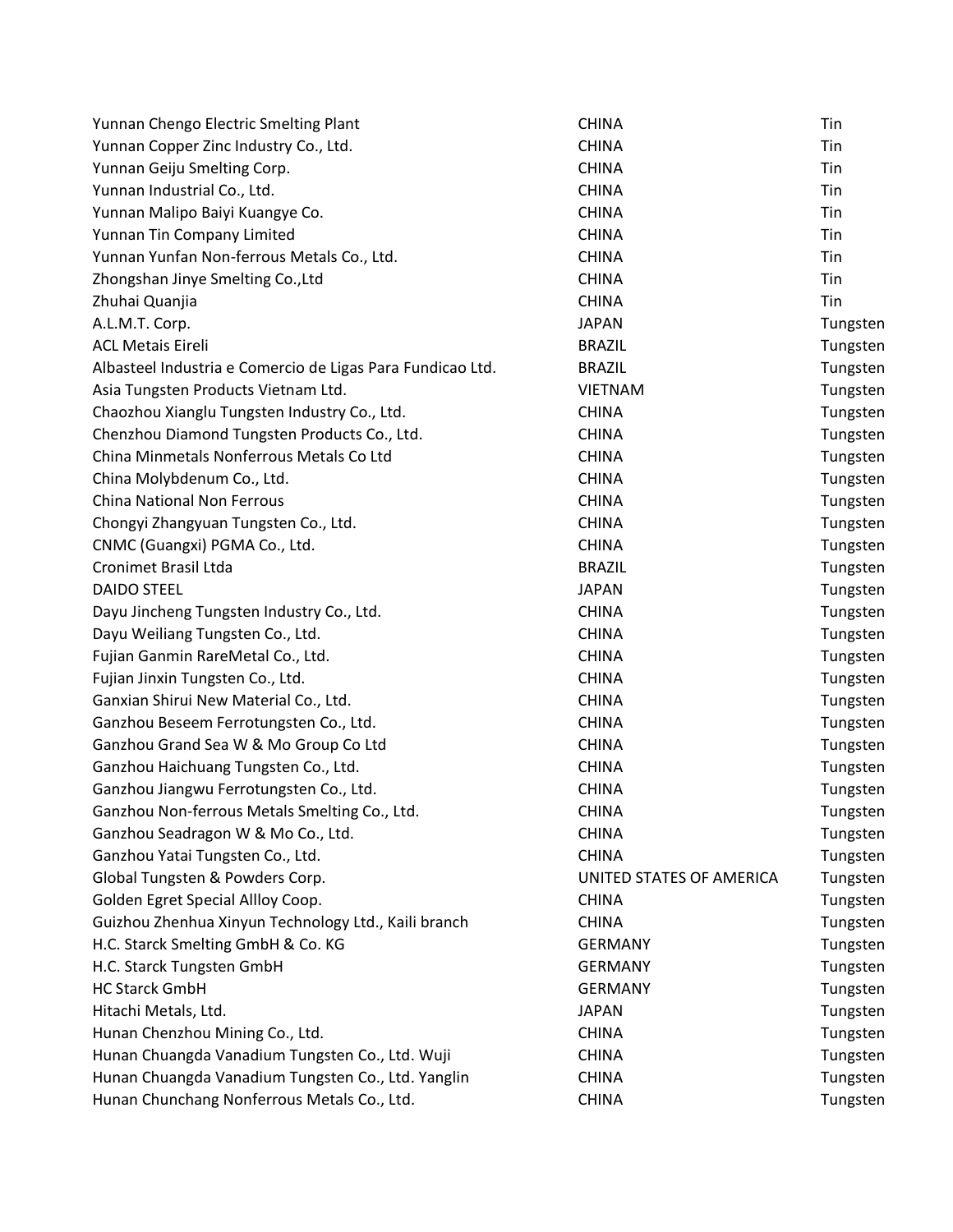| Hunan Litian Tungsten Industry Co., Ltd.                      | <b>CHINA</b>              | Tungsten |
|---------------------------------------------------------------|---------------------------|----------|
| Hydrometallurg, JSC                                           | <b>RUSSIAN FEDERATION</b> | Tungsten |
| Japan New Metals Co., Ltd.                                    | <b>JAPAN</b>              | Tungsten |
| Jiangwu H.C. Starck Tungsten Products Co., Ltd.               | <b>CHINA</b>              | Tungsten |
| Jiangxi Gan Bei Tungsten Co., Ltd.                            | <b>CHINA</b>              | Tungsten |
| Jiangxi Minmetals Gao'an Non-ferrous Metals Co., Ltd.         | <b>CHINA</b>              | Tungsten |
| Jiangxi Tonggu Non-ferrous Metallurgical & Chemical Co., Ltd. | <b>CHINA</b>              | Tungsten |
| Jiangxi Xianglu Tungsten Co., Ltd.                            | <b>CHINA</b>              | Tungsten |
| Jiangxi Xinsheng Tungsten Industry Co., Ltd.                  | <b>CHINA</b>              | Tungsten |
| Jiangxi Xiushui Xianggan Nonferrous Metals Co., Ltd.          | <b>CHINA</b>              | Tungsten |
| Jiangxi Yaosheng Tungsten Co., Ltd.                           | <b>CHINA</b>              | Tungsten |
| JSC "Kirovgrad Hard Alloys Plant"                             | <b>RUSSIAN FEDERATION</b> | Tungsten |
| Kennametal Fallon                                             | UNITED STATES OF AMERICA  | Tungsten |
| Kennametal Huntsville                                         | UNITED STATES OF AMERICA  | Tungsten |
| KGETS Co., Ltd.                                               | KOREA, REPUBLIC OF        | Tungsten |
| Lianyou Metals Co., Ltd.                                      | TAIWAN, PROVINCE OF CHINA | Tungsten |
| Luoyang Mudu Tungsten & Molybdenum Technology Co., Ltd        | <b>CHINA</b>              | Tungsten |
| Malipo Haiyu Tungsten Co., Ltd.                               | <b>CHINA</b>              | Tungsten |
| Masan High-Tech Materials                                     | <b>VIETNAM</b>            | Tungsten |
| Mehra Ferro-Alloys Pvt. Ltd.                                  | <b>INDIA</b>              | Tungsten |
| Moliren Ltd.                                                  | <b>RUSSIAN FEDERATION</b> | Tungsten |
| Nanchang Cemented Carbide Limited Liability Company           | <b>CHINA</b>              | Tungsten |
| Niagara Refining LLC                                          | UNITED STATES OF AMERICA  | Tungsten |
| Ninghua Xingluokeng Tungsten Mine Co., Ltd.                   | <b>CHINA</b>              | Tungsten |
| NPP Tyazhmetprom LLC                                          | <b>RUSSIAN FEDERATION</b> | Tungsten |
| Philippine Chuangxin Industrial Co., Inc.                     | <b>PHILIPPINES</b>        | Tungsten |
| Pobedit, JSC                                                  | <b>RUSSIAN FEDERATION</b> | Tungsten |
| Sanher Tungsten Vietnam Co., Ltd.                             | <b>VIET NAM</b>           | Tungsten |
| South-East Nonferrous Metal Company Limited of Hengyang City  | <b>CHINA</b>              | Tungsten |
| Tejing (Vietnam) Tungsten Co., Ltd.                           | <b>VIETNAM</b>            | Tungsten |
| Toshiba Material Co., Ltd.                                    | <b>CHINA</b>              | Tungsten |
| Tungsten Diversified Industries LLC                           | UNITED STATES OF AMERICA  | Tungsten |
| Unecha Refractory metals plant                                | <b>RUSSIAN FEDERATION</b> | Tungsten |
| Vietnam Youngsun Tungsten Industry Co., Ltd.                  | <b>VIET NAM</b>           | Tungsten |
| Voss Metals Company, Inc.                                     | <b>UNITED STATES</b>      | Tungsten |
| <b>WBH</b>                                                    | <b>AUSTRIA</b>            | Tungsten |
| <b>Wolfram Company CJSC</b>                                   | RUSSIAN FEDERATION        | Tungsten |
| Woltech Korea Co., Ltd.                                       | KOREA, REPUBLIC OF        | Tungsten |
| Xiamen H.C.                                                   | <b>CHINA</b>              | Tungsten |
| Xiamen Tungsten Co., Ltd.                                     | <b>CHINA</b>              | Tungsten |
| Xinfeng Huarui Tungsten & Molybdenum New Material Co., Ltd.   | <b>CHINA</b>              | Tungsten |
| Xinhai Rendan Shaoguan Tungsten Co., Ltd.                     | <b>CHINA</b>              | Tungsten |
| Zhuzhou Cemented Carbide Group Coltd                          | <b>CHINA</b>              | Tungston |